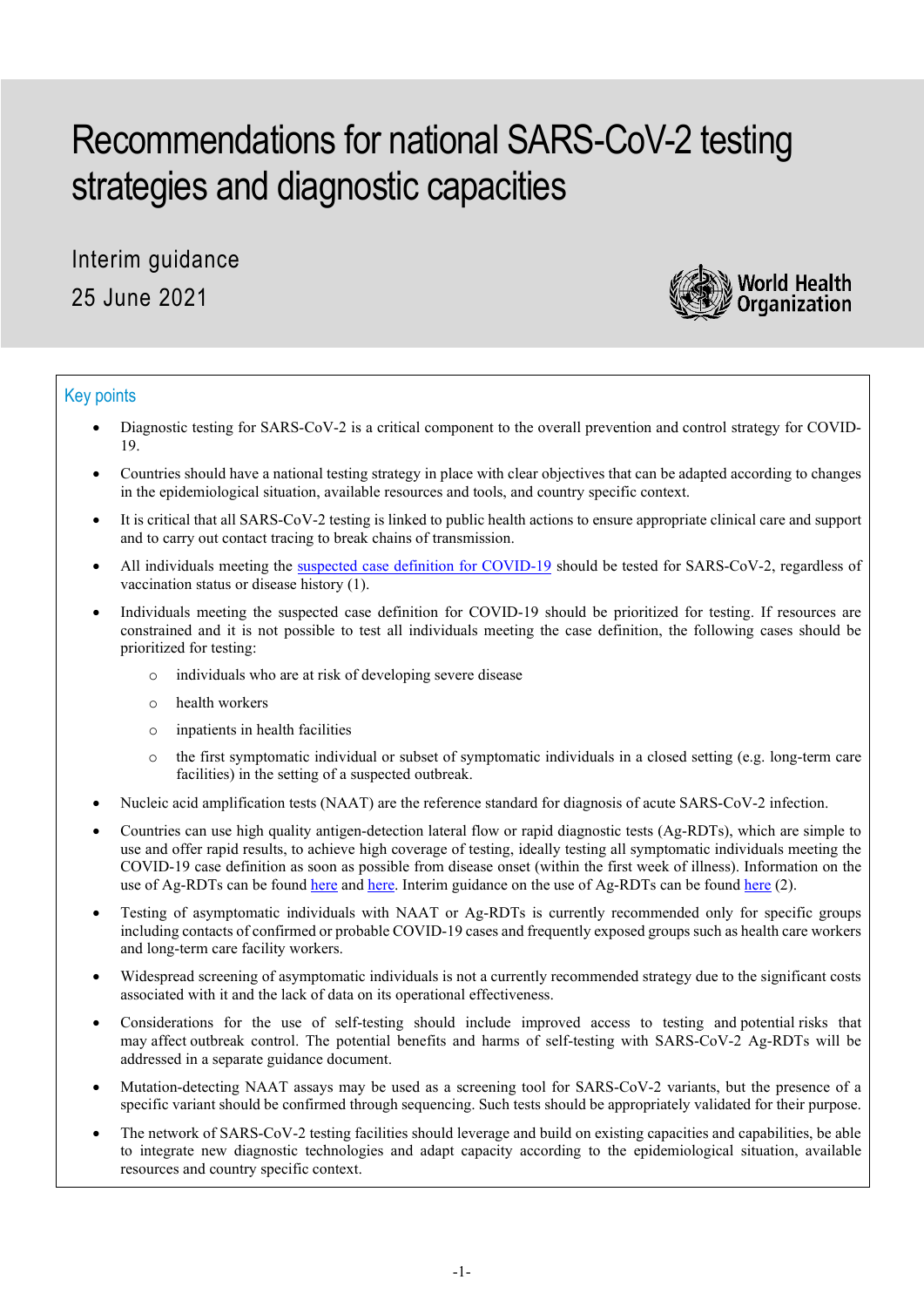# Version Control

This interim guidance replaces the WHO guidance entitled "Laboratory testing strategy recommendations for COVID-19", originally published on 21 March 2020.

## **Updates from previous version**

This version provides updated guidance on diagnostic testing strategy in the context of updated transmission classifications, public health and social measures, public health surveillance and the WHO case definitions for COVID-19. The use of new tools such as antigen detection rapid diagnostic tests (Ag-RDTs) and considerations for testing vaccinated individuals and testing for genetic mutations associated with variants have been integrated. Annexes including a compilation of relevant resources and the 10 components of expansion of subnational testing have also been developed for this version.

# **Background**

COVID-19 has put enormous demand on laboratory infrastructure and required an unprecedented rapid scale-up of testing capacity for its causative agent, SARS-CoV-2, at all levels of the health care system. More recently, the identification of variants with mutations that may confer changes in phenotypic properties, designated a[s variants of interest \(VOIs\) or variants of concern \(VOCs\),](https://www.who.int/publications/m/item/covid-19-weekly-epidemiological-update) further highlights how detection of SARS-CoV-2 remains a critical element in the global strategy to control COVID-19 (3). More information on variants can be found on the WHO website [here.](https://www.who.int/en/activities/tracking-SARS-CoV-2-variants/)

Laboratory capacity is one of the core capacities required to detect, assess, notify and report public health events under the International Health Regulations (IHR) 2005 (4). Testing is a critical tool in detecting the etiological agent, understanding virus transmission, and guiding and monitoring public health control measures and the clinical management of patients. Several different diagnostic techniques for SARS-CoV-2 are available, as follows:

- i. **Detection of viral RNA**, through manual or automated nucleic acid amplification tests (NAAT), such as real time reversetranscription polymerase chain reaction (rRT-PCR);
- ii. **Detection of viral antigens** through immunodiagnostic techniques, such as lateral flow assays (LFAs), commonly called rapid diagnostic tests or Ag-RDTs.
- iii. **Detection of host antibodies** through serological techniques, such as LFAs, enzyme linked immunosorbent assays (ELISAs), or chemiluminescent immunoassays (CLIAs).

WHO interim guidance on the technical requirements of diagnostic testing for SARS-CoV-2 can be found [here](https://www.who.int/publications/i/item/diagnostic-testing-for-sars-cov-2) (5). NAAT is the most sensitive and specific and is therefore recommended as the reference standard. Ag-RDTs offer an opportunity to increase the availability and speed of testing in appropriate scenarios. Full guidance on the use of Ag-RDTs can be found [here](https://www.who.int/publications/i/item/antigen-detection-in-the-diagnosis-of-sars-cov-2infection-using-rapid-immunoassays) (2). Antibody detection is not recommended for diagnosis of COVID-19, as it may take up to two weeks for host antibodies to be produced, but it plays an important role in the detection of past infection for research and surveillance (6-9). More information on natural immunity to SARS-CoV-2 can be foun[d here](https://www.who.int/publications/i/item/WHO-2019-nCoV-Sci_Brief-Natural_immunity-2021.1) (10).

Response plans and testing strategies should be adapted and responsive to evolving epidemiological situations, the addition of approved<sup>[1](#page-1-0)</sup> new diagnostic tests and available resources at national and local levels. Testing should always be linked to public health actions such as *clinical care* (11), [isolation of cases](https://www.who.int/publications/i/item/WHO-2019-nCoV-IPC-2020.4) (12), [contact tracing](https://www.who.int/publications/i/item/contact-tracing-in-the-context-of-covid-19) (13), [supported quarantine of contacts](https://www.who.int/publications/i/item/considerations-for-quarantine-of-individuals-in-the-context-of-containment-for-coronavirus-disease-(covid-19)) (14) and provision of information to the individual undergoing testing. Testing for SARS-CoV-2 should be carried out as part of a multi-layered public health response strategy and clear time bound consequences of testing should be defined.

To be most effective, SARS-CoV-2 testing should be implemented within a strong national system comprising the public health laboratory network and clinical diagnostic laboratories, and include mechanisms to coordinate with other relevant sectors, such as veterinary, academic and private stakeholders. Although not directly linked to clinical management, leverage of existing sentinel surveillance sites and networks such as the Global Influenza Surveillance and Response System (GISRS) continues to play an important role in SARS-CoV-2 surveillance (15).

This updated interim guidance aims to provide guidance to countries on testing strategies and the expansion and prioritization of national and subnational diagnostic testing capacity and capability for SARS-CoV-2 to meet existing and anticipated needs, while acknowledging resource constraints. It is primarily intended for laboratory and diagnostic stakeholders across Member States and national public health authorities involved in the scale up of SARS-CoV-2 testing and improvement of integrated testing services, particularly in resource constrained areas.

<span id="page-1-0"></span><sup>&</sup>lt;sup>1</sup> Approved, recommended or validated by the national regulatory authority.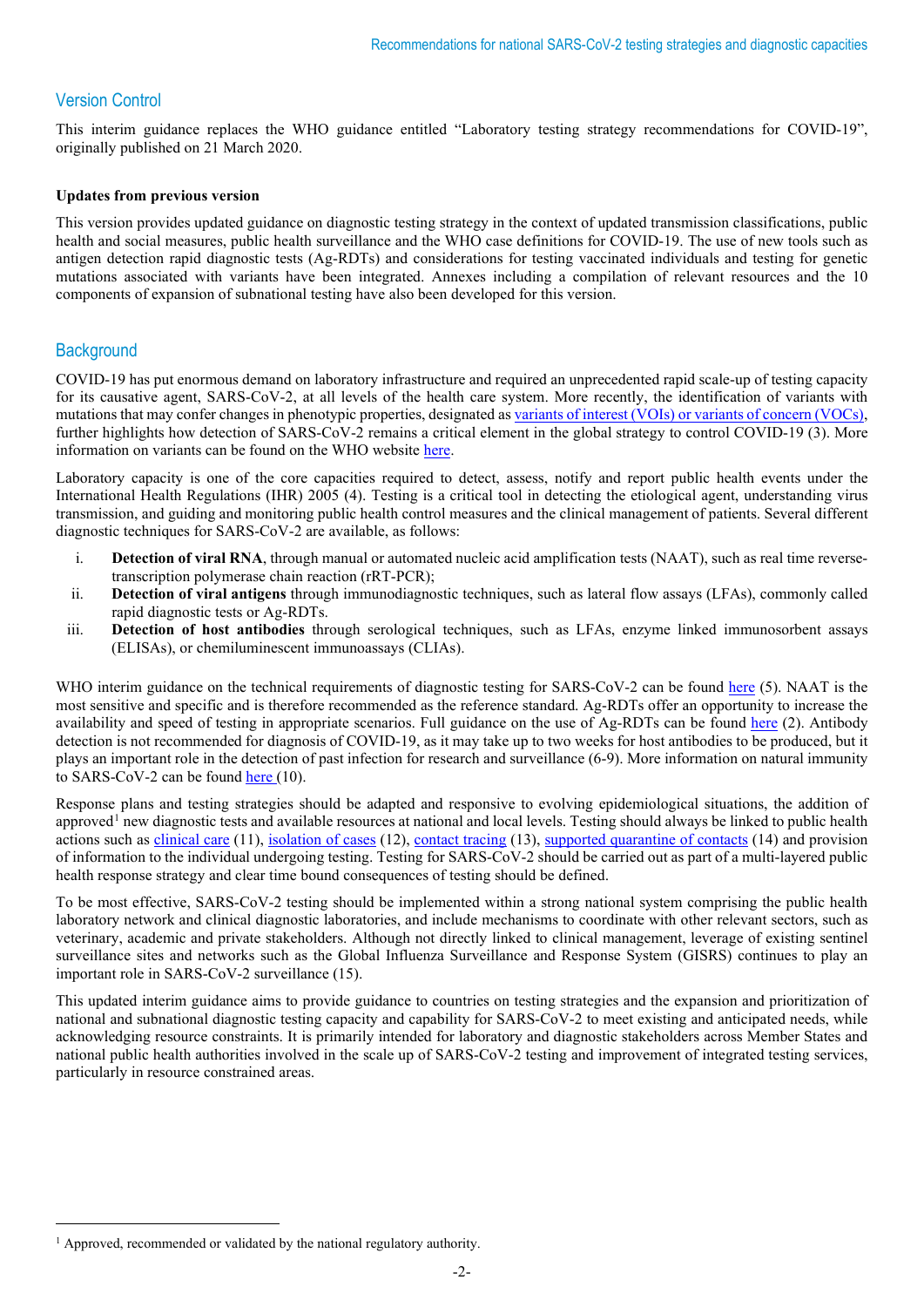# Testing strategy recommendations

Testing is a critical element to the overall prevention and control strategy for COVID-19 (4). National testing strategies should set clear objectives and be adaptable according to the current and evolving epidemiological situation, available resources and the country specific context. By addressing these components, countries can develop a risk-based approach to the scaling up or focusing of testing, including a plan to consider the components of expansion of subnational testing described in Annex I and where and how additional testing capacity can be accessed or leveraged. Frequent reviews and changes to the testing strategy should be undertaken periodically or when there are situational changes. This process should be led by the national public health authority laboratory leadership and counterparts from epidemiological, surveillance and clinical management teams should be engaged when developing and implementing any testing strategy.

WHO recommends that all individuals meeting the [case definition for COVID-19,](https://www.who.int/publications/i/item/WHO-2019-nCoV-Surveillance_Case_Definition-2020.2) irrespective of vaccination or disease history, be tested for the presence of SARS-CoV-2 in respiratory specimens (1). While the testing of symptomatic individuals should be prioritized over testing asymptomatic individuals, testing of asymptomatic individuals can be informative in instances such as follow up of contacts of confirmed or probable cases or testing of health care and long-term care facility workers that are frequently exposed. Widespread testing of asymptomatic populations, including through self-testing, is not currently recommended, based on lack of evidence on impact and cost-effectiveness of such approaches and the concern that this approach risks diverting resources from higher priority testing indications.

Member States that consider policies to test outside these recommendations should do so only if the following conditions are met:

- timely and reliable testing of suspected cases is maintained as the priority strategy
- there are available human and financial resources for testing, reporting, isolation, contact tracing and follow-up of all testpositive individuals

If asymptomatic individuals are tested with Ag-RDTs and do not have an epidemiological link to a confirmed case or working in an area where COVID-19 patients are cared for, results should be treated as presumptive and ideally confirmed by NAAT. More information on addressing screening of specific populations is available for [contacts,](https://www.who.int/publications/i/item/contact-tracing-in-the-context-of-covid-19) [healthcare workers,](https://www.who.int/publications/i/item/10665-336265) [workplaces,](https://www.who.int/publications/i/item/WHO-2019-nCoV-workplace-actions-policy-brief-2021-1) [long term](https://www.who.int/publications/i/item/WHO-2019-nCoV-IPC_long_term_care-2021.1)  [care facilities,](https://www.who.int/publications/i/item/WHO-2019-nCoV-IPC_long_term_care-2021.1) [schools](https://www.who.int/publications/i/item/considerations-for-school-related-public-health-measures-in-the-context-of-covid-19) and [travelers](https://www.who.int/publications/i/item/WHO-2019-nCoV-Sci_Brief-international_travel_testing-2020.1) (13, 16).

## **Confirmatory testing with NAAT**

NAAT is considered as the reference standard for diagnosis of SARS-CoV-2 infection. Ag-RDTs are not meant to replace NAAT but can be implemented as a complementary strategy as there are many that are highly reliable (see [WHO Emergency Use Listing\)](https://extranet.who.int/pqweb/vitro-diagnostics/coronavirus-disease-covid-19-pandemic-%E2%80%94-emergency-use-listing-procedure-eul-open), easy to use, and offer rapid turnaround of results. Ag-RDTs can be used where NAAT is not available or where results will be delayed by more than 48 hours. Ag-RDT uptake is encouraged to expand accessibility of testing and can be considered as follows:

- In **symptomatic individuals in high prevalence settings** confirmation of positive Ag-RDT results by NAAT is not necessary. Negative Ag-RDT results may be confirmed by NAAT at clinical discretion<sup>2</sup>.
- In **symptomatic individuals in low prevalence settings** confirmation of negative Ag-RDT results by NAAT is not necessary. Positive Ag-RDT results may be confirmed by NAAT at clinical discretion<sup>2</sup>.
- In **asymptomatic individuals** that are contacts of confirmed cases or are frequently exposed, such as health care and longterm care facility workers, Ag-RDT results are not required to be confirmed by NAAT but may be confirmed using NAAT, at clinical discretion<sup>[2](#page-2-0)</sup>.

## **Epidemiological situation**

Different testing strategies should be considered according to differing epidemiological situations, availability of resources and other factors such as very remote or hard to access areas (17). The extent of transmission of SARS-CoV-2 in the population being tested will affect the positive and negative predictive values (PPV and NPV) of the tests. In populations with few or no cases, it is preferable to use the reference standard NAAT to diagnose cases, as it is the most specific. Where the number of cases is increasing and laboratories and health facilities are under heavy burden, it may be more effective to use tests that can be carried out closer to the patients and are less resource intensive, such as Ag-RDTs. Scale-up of testing should be accompanied by increased capacity to manage the clinical care, contact tracing and isolation measures associated with test results.

If testing is being done in a setting with widespread community transmission, the priority may be to reduce transmission through cluster detection and implementation of public health and social measures (PHSM). In a setting with limited transmission, the goal may be more targeted to the early detection of cases and identification of their contacts, such as in the reintroduction of the virus through imported cases to areas that had previously suppressed transmission. Capacity for COVID-19 surveillance and SARS-CoV-2 testing should be retained during periods of low or no transmission in case of a resurgence of cases and rapid increase in demand. Once new sporadic cases or clusters are detected the priority is to limit further transmission and reduce the spread of the virus through public health interventions.

<span id="page-2-0"></span><sup>2</sup> More information on how high and low prevalence affects interpretation of test results can be found in Annex I of the Ag-RDT guidance [here](https://www.who.int/publications/i/item/antigen-detection-in-the-diagnosis-of-sars-cov-2infection-using-rapid-immunoassays)**.**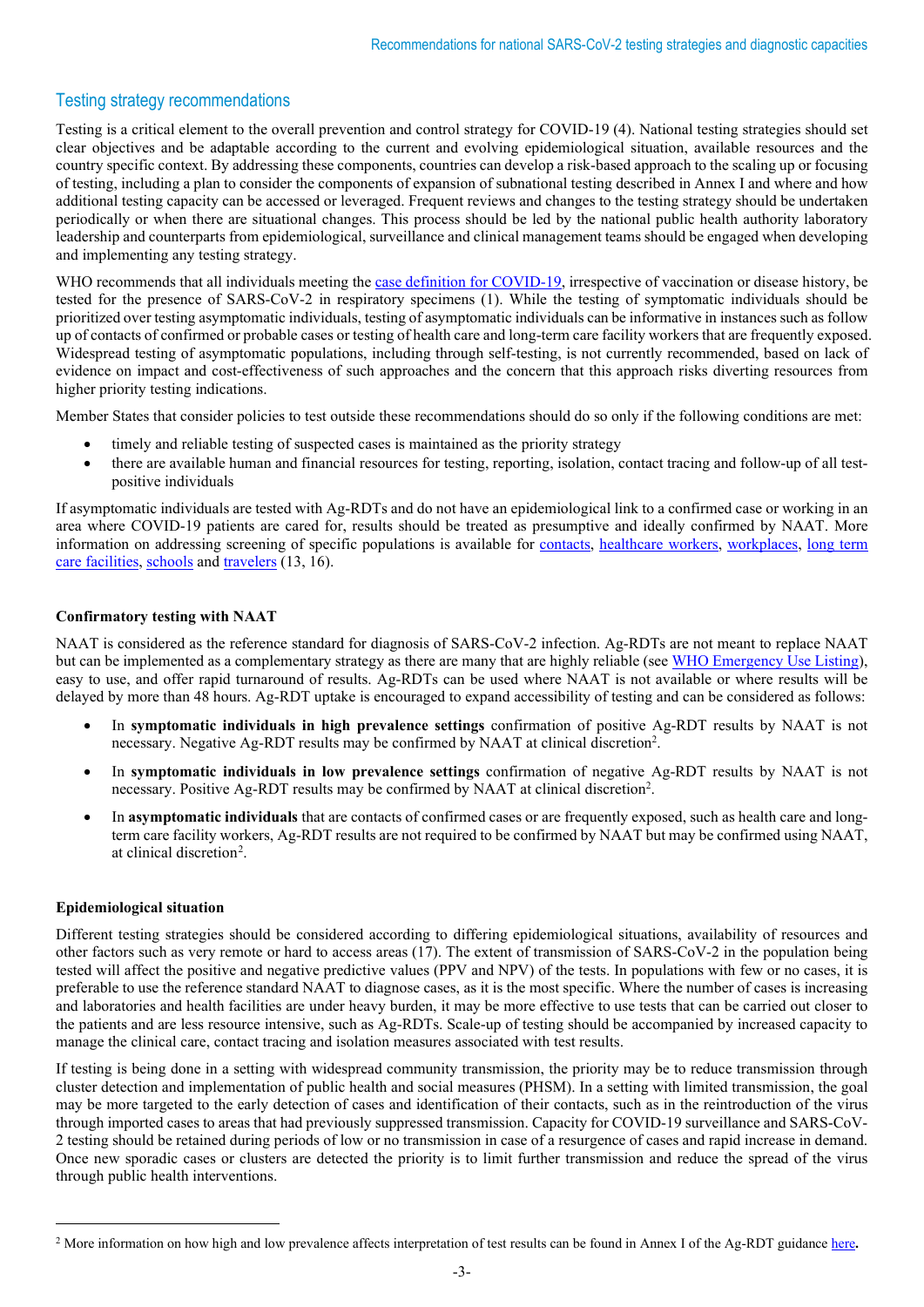Countries should track the quantity and results of testing and report to WHO on a weekly basis as outlined in the WHO interim [guidance on public health surveillance for COVID-19](https://www.who.int/publications/i/item/who-2019-nCoV-surveillanceguidance-2020.8) (18). Indicators and targets should be defined when developing a testing strategy and may be adapted according to the epidemiological situation. Informative indicators include the test positivity rate and the case incidence (see below). Useful additional measures of the impact of testing include the turnaround time for testing (the time from sampling to result availability for the patient), and the frequency of implementation of measures to interrupt transmission among test-positive cases.

The test positivity rate is the percentage of SARS-CoV-2 tests performed that are positive. This can be collated at national or subnational levels at either designated diagnostic facilities or sentinel sites. It is dependent on both the amount of testing and the testing strategy and therefore both factors must be considered in parallel. For example, test positivity rates amongst individuals with suspected COVID-19 are likely to be much higher than among asymptomatic people. The case incidence is the number of cases detected per proportion of the population, per administrative area. This is also influenced by the testing strategy and the population being tested.

## **Transmission scenarios**

WHO has defined transmission scenarios and associated recommendations for countries, territories and areas, hereafter referred to as countries (19). The [interim guidance on critical preparedness, readiness and response actions for COVID-19](https://www.who.int/publications/i/item/critical-preparedness-readiness-and-response-actions-for-covid-19) outlines seven SARS-CoV-2 transmission scenarios: countries with no cases (no cases); countries with 1 or more cases, imported or locally detected (sporadic cases); countries experiencing clusters of cases related in time, geographical location or common exposure (clusters of cases); and countries experiencing community transmission (CT), which is divided into four levels, from low incidence (CT1) to very high incidence (CT4) (17). Countries may simultaneously experience differing transmission or extents of CT across subnational levels, requiring local adaptation of testing strategy.

Suggestions for SARS-CoV-2 testing and expansion based on these transmission scenarios, as described in WHO guidance o[n public](https://www.who.int/publications/i/item/considerations-in-adjusting-public-health-and-social-measures-in-the-context-of-covid-19-interim-guidance)  [health criteria to adjust public health and social measures in the context of COVID-19,](https://www.who.int/publications/i/item/considerations-in-adjusting-public-health-and-social-measures-in-the-context-of-covid-19-interim-guidance) are shown in Table 1 below (19)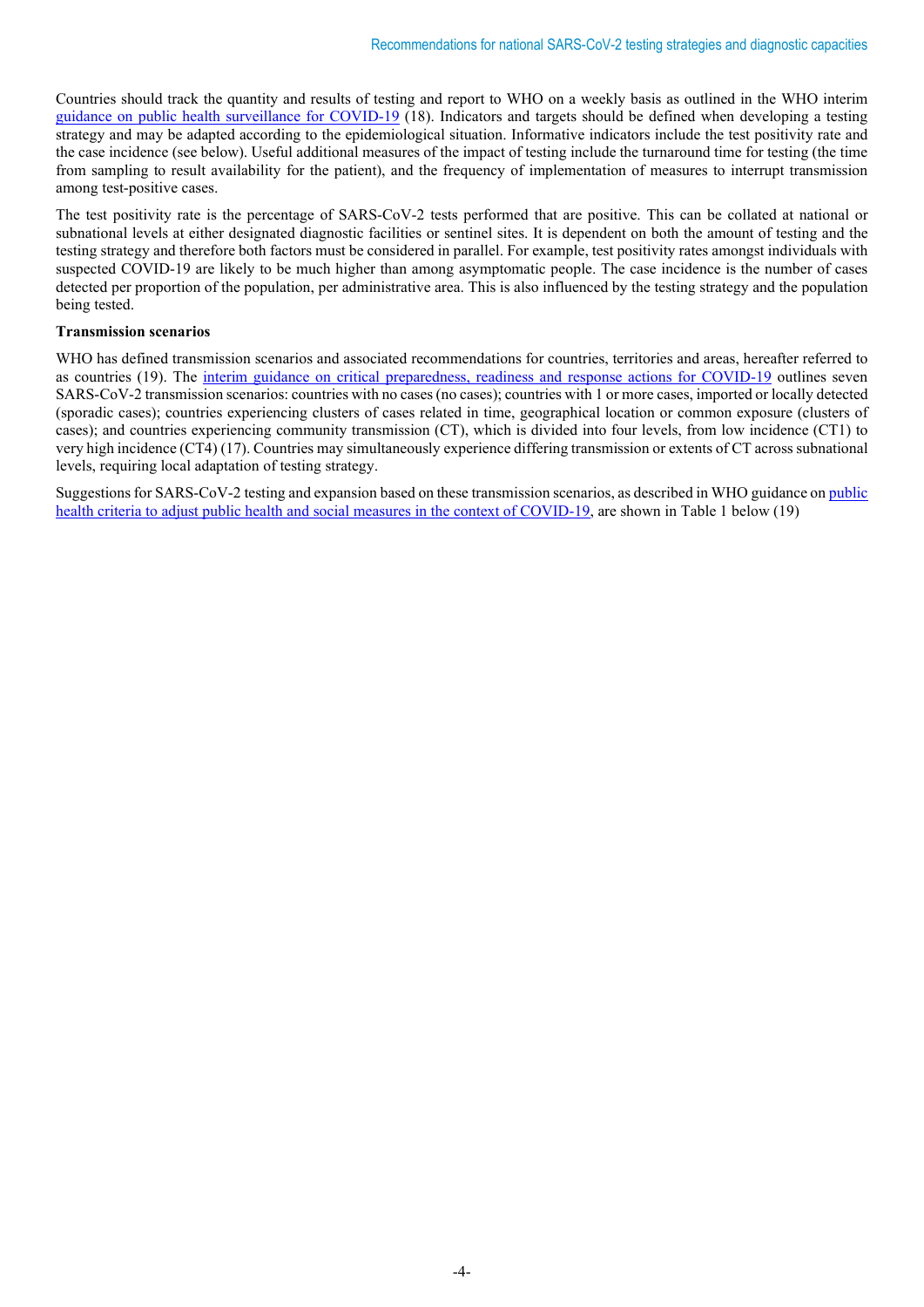| Table 1 SARS-CoV-2 transmission scenarios and their suggested implications for subnational expansion of SARS-CoV-2 testing. |  |
|-----------------------------------------------------------------------------------------------------------------------------|--|
|-----------------------------------------------------------------------------------------------------------------------------|--|

| <b>Transmission Scenario</b>              | Testing strategy guidance and key actions                                                                                                                                                                                                                                                                                                                                                                                                                                                                                                      |
|-------------------------------------------|------------------------------------------------------------------------------------------------------------------------------------------------------------------------------------------------------------------------------------------------------------------------------------------------------------------------------------------------------------------------------------------------------------------------------------------------------------------------------------------------------------------------------------------------|
|                                           | Test all individuals meeting the case definition and, as capacities allow, asymptomatic contacts of confirmed or probable cases, to allow for identification<br>of new clusters or importation of new cases.                                                                                                                                                                                                                                                                                                                                   |
| No cases                                  | Test patients with unexpected clinical presentation or an increase in hospital admissions in a specific demographic group that could be COVID-19.                                                                                                                                                                                                                                                                                                                                                                                              |
|                                           | Strengthen or sustain capacity and expertise at the national public health laboratory.                                                                                                                                                                                                                                                                                                                                                                                                                                                         |
|                                           | Establish a laboratory contingency plan including mapping of national testing resources and capacities and identify potential sources of infection (e.g.<br>imported cases, zoonotic spillover events).                                                                                                                                                                                                                                                                                                                                        |
|                                           | Prepare for the possibility of increasing transmission and plan for surge SARS-CoV-2 testing capacity, including through the revision of SOPs and<br>simulation exercises.                                                                                                                                                                                                                                                                                                                                                                     |
|                                           | Test all or a subset of samples from SARI/ARI/ILI surveillance for SARS-CoV-2.                                                                                                                                                                                                                                                                                                                                                                                                                                                                 |
|                                           | Test all individuals meeting the case definition and, as capacities allow, asymptomatic contacts of confirmed or probable cases.                                                                                                                                                                                                                                                                                                                                                                                                               |
| Sporadic cases                            | Establish a laboratory contingency plan including mapping of national testing resources and capacities and identify potential sources of infection (e.g.<br>imported cases, zoonotic spillover events).                                                                                                                                                                                                                                                                                                                                        |
|                                           | Test all or a subset of samples from SARI/ARI/ILI surveillance for SARS-CoV-2.                                                                                                                                                                                                                                                                                                                                                                                                                                                                 |
|                                           | Test all individuals meeting the case definition and, as capacities allow, asymptomatic contacts of confirmed or probable cases.                                                                                                                                                                                                                                                                                                                                                                                                               |
| Clusters of cases                         | Activate laboratory contingency plan in localized areas.                                                                                                                                                                                                                                                                                                                                                                                                                                                                                       |
|                                           | Test all or a subset of samples from SARI/ARI/ILI surveillance for SARS-CoV-2.                                                                                                                                                                                                                                                                                                                                                                                                                                                                 |
|                                           | Test all individuals meeting the case definition and, as capacities allow, asymptomatic contacts of confirmed or probable cases.                                                                                                                                                                                                                                                                                                                                                                                                               |
| Community<br>transmission (CT1 to<br>CT4) | Activate laboratory contingency plan.                                                                                                                                                                                                                                                                                                                                                                                                                                                                                                          |
|                                           | Consider expansion of testing capacity through the following:                                                                                                                                                                                                                                                                                                                                                                                                                                                                                  |
|                                           | Activate localized surge capacity.<br>Expand localized testing facilities.<br>Increase accessibility of testing facilities.<br>Expand testing product options, including expanding the use of approved point of care NAAT and Ag-RDTs.<br>Introduce mobile testing facilities.<br>Introduce mobile sampling facilities.<br>Deploy laboratory staff from other fields, including veterinary and academic laboratories, to backstop COVID-19 laboratory staff.<br>Test all or a subset of samples from SARI/ARI/ILI surveillance for SARS-CoV-2. |

*SARI, severe acute respiratory syndrome; ARI, acute respiratory infection; ILI, influenza like illness; SOP, standard operating procedure; NAAT, nucleic acid amplification test; Ag-RDT, antigen-detecting rapid diagnostic test.*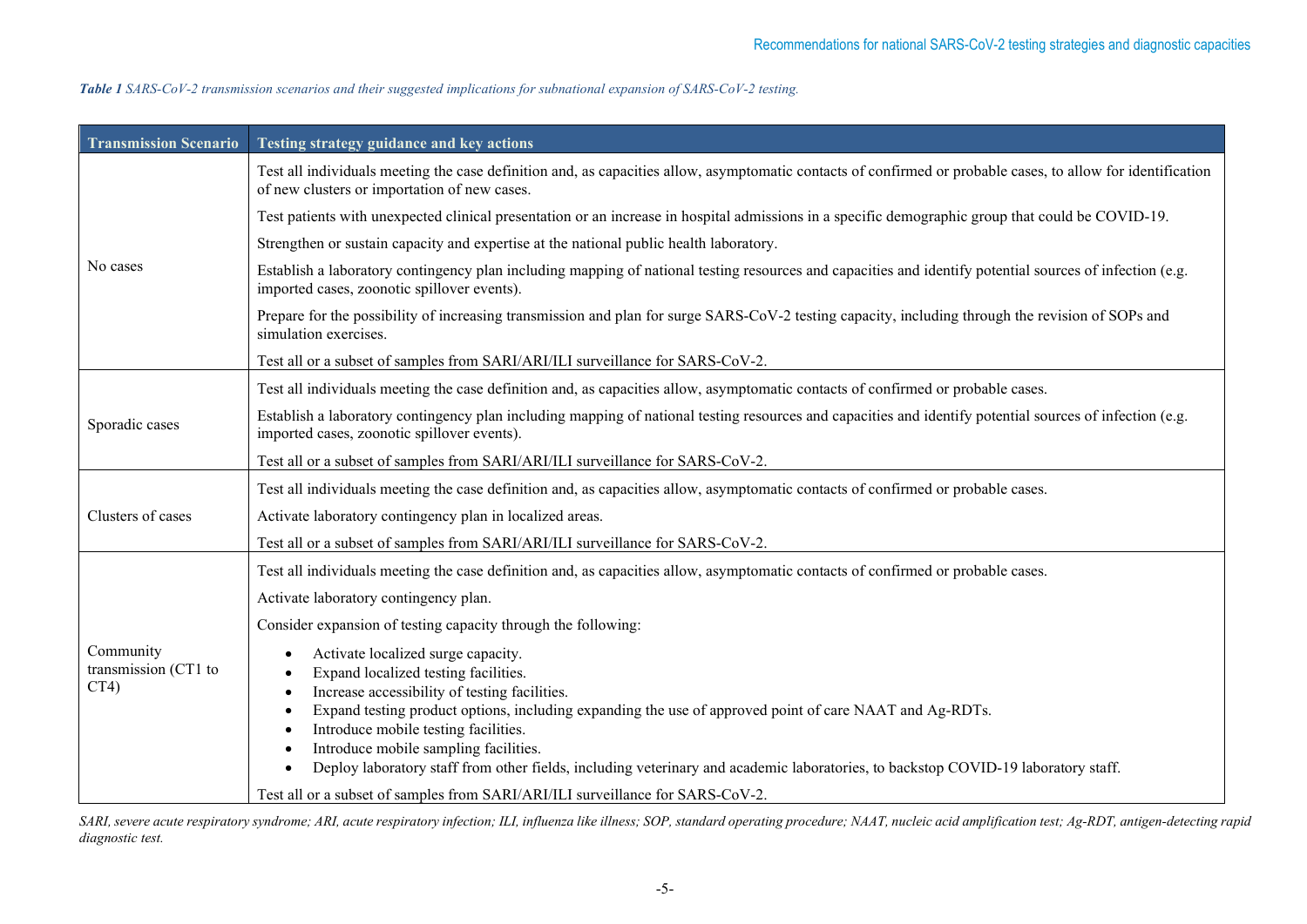# Available resources and prioritization of testing strategy

The national SARS-CoV-2 testing strategy should address the use of available resources to maintain the highest level of public health impact. When faced with community transmission over large areas of the country, the national testing strategy may be adapted to consider testing constraints and prioritization, whilst assuring national standards are consistently met. Regardless of constraints, prioritization for testing should be given to:

- Individuals meeting the suspected case definition who are at risk of developing severe disease; and vulnerable populations, who may require hospitalization and advanced care for COVID-19;
- Health and care workers (including emergency services and non-clinical staff) and long-term care facility workers meeting the suspected case definition;
- Testing of symptomatic inpatients (to ensure that infection prevention and control measures can be correctly implemented such that vulnerable patients who do not have COVID-19 are protected from nosocomial SARS-CoV-2 infection); and
- The first symptomatic individuals or a subset of individuals affected in a closed setting (e.g. schools, long-term living facilities, prisons, hospitals) to quickly identify outbreaks and ensure containment measures. All other individuals with symptoms related to the close settings may be considered probable cases and isolated without additional testing if testing capacity is limited (20).

Alternative measures and public health interventions can be taken if testing capacity is low. Quarantine measures for contacts of confirmed cases and isolation of individuals showing symptoms should be implemented in all situations. Specific situations are described in Table 2, below, along with diagnostic testing approaches when capacity is over-stretched in areas with ongoing community transmission.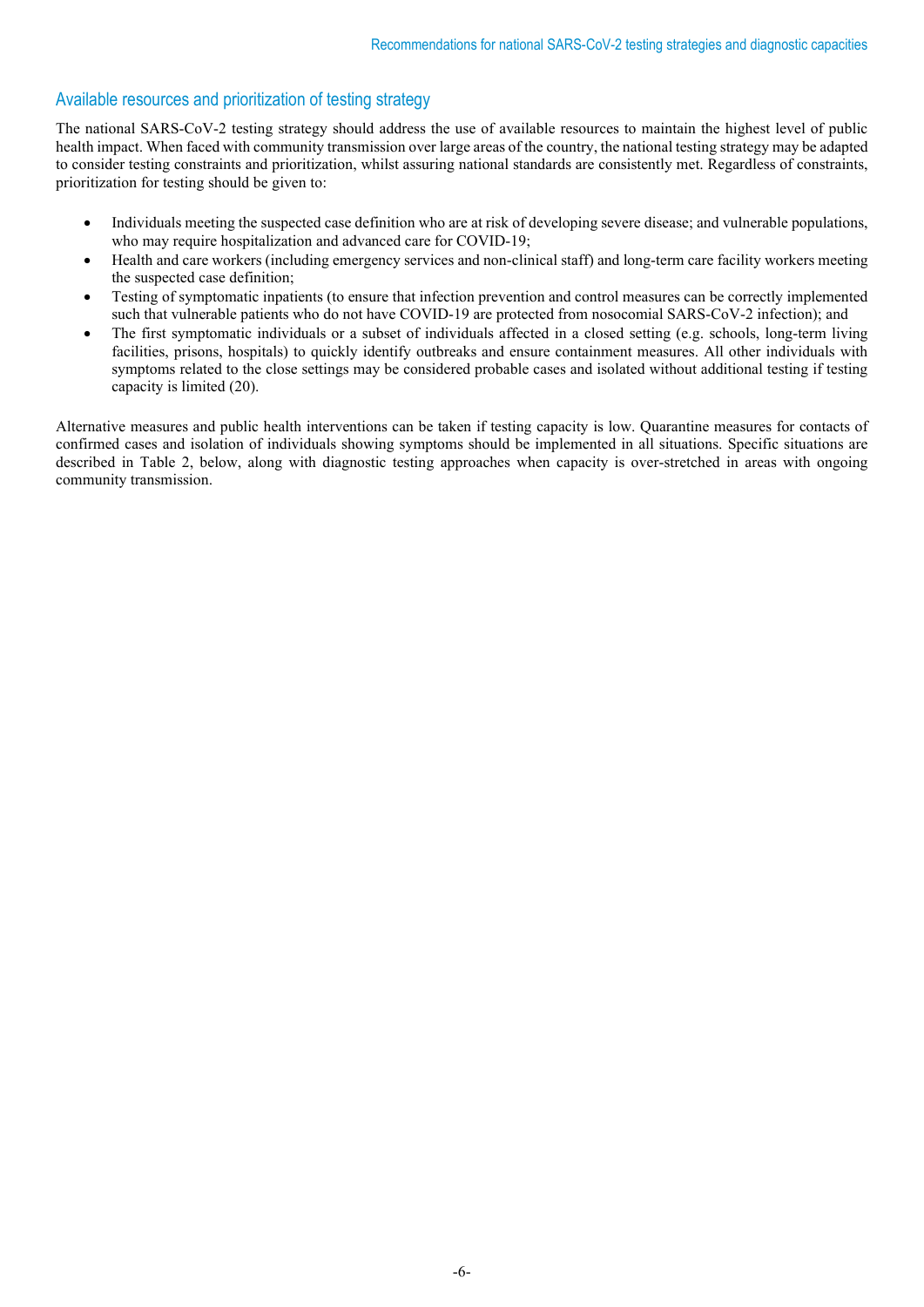*Table 2 Example situations and management alternatives if testing capacity is outstretched, in areas with ongoing community transmission.*

| Situation where testing and response capacity is outstretched  | Alternative measures                                             |
|----------------------------------------------------------------|------------------------------------------------------------------|
| Individual meeting case definition for COVID-19, mild, with    | Test when possible. If Ag-RDT or NAAT is not available,          |
| no risk factors                                                | register as a suspected case and home isolate according to       |
|                                                                | WHO guidance (21).                                               |
| Individual meeting case definition for COVID-19, requiring     | Strongly recommended to test using Ag-RDT or NAAT,               |
| admission to health care facility                              | where available. If testing is not possible, implement isolation |
|                                                                | measures warding against nosocomial transmission.                |
| Symptomatic health care worker identified as a contact         | Recommended to test using Ag-RDT or NAAT. If not                 |
|                                                                | possible, register as a suspected case and home isolate          |
|                                                                | according to WHO guidance (21).                                  |
| Symptomatic health care worker with no known COVID-19          | Strongly recommended to test using Ag-RDT or NAAT.               |
| contact                                                        |                                                                  |
| Increased number of suspected cases in a specific group        | Test a subset of the cases using Ag-RDT or NAAT. Consider        |
| (potential cluster)                                            | all other symptomatic individuals as probable cases and          |
|                                                                | isolate $(1)$ .                                                  |
| Symptomatic individuals in closed settings, including schools, | Test a subset of the cases using Ag-RDT or NAAT. Consider        |
| hospitals, long-term living facilities                         | all other symptomatic individuals as probable cases and          |
|                                                                | isolate $(1)$ .                                                  |
| Recovering patient                                             | Not necessary to test. Symptomatic patients and confirmed        |
|                                                                | cases can be released from isolation following 10 days after     |
|                                                                | symptom onset plus 3 additional days without symptoms.           |
|                                                                | Asymptomatic convalescent individuals can be released            |
|                                                                | following 10 days after positive test (22).                      |
| Asymptomatic contacts of confirmed or probable cases,          | Quarantine contacts for 14 days. If contacts become              |
| including health care workers                                  | symptomatic, assume COVID-19 and isolate (19). Viral             |
|                                                                | confirmation with Ag-RDT or NAAT not required as a               |
|                                                                | negative result would not remove the need for 14 day             |
|                                                                | quarantine. (14) Positive results of testing would, however,     |
|                                                                | allow contact investigation of the newly confirmed case.         |
| Other asymptomatic individuals                                 | Testing is not required.                                         |

*Ag-RDT, antigen-detecting rapid diagnostic test; NAAT; nucleic acid amplification test.*

# Context specific considerations for testing

## **Broadened use of diagnostics in widespread asymptomatic population screening and self-testing for SARS-CoV-2**

The measurable impact and cost-effectiveness of widespread asymptomatic population screening, including through self-testing for SARS-CoV-2 are under review by WHO. Considerations include unclear specific impact of testing on disease control, the considerable financial cost of these programmes, and potential negative implications for outbreak management such as reduced centralized capacity to monitor disease trends and diminished PPV (the likelihood that a positive test result is a true positive).

Further applications of self-testing are being explored, such as home testing of symptomatic individuals, and may be complementary to national testing strategies. Research into potential benefits and harm are under review, and at the present time there is not sufficient evidence to make recommendations. WHO is reviewing evidence and will release interim guidance on the use of self-testing separately. In addition, a systematic review and a rapid review of available evidence each show limited evidence that mass screening in combination with other PHSM such as stringent movement restrictions may reduce incidence and noted that much of the evidence base is reliant on modelling studies (23, 24). At the present time, the evidence base on effectiveness of widespread asymptomatic population screening and self-testing for SARS-CoV-2 is currently lacking and therefore is not sufficient to make recommendations. WHO will publish evidence-based interim guidance on widespread asymptomatic population screening separately.

The behavior of individuals and adherence to public health measures following positive results on self-testing, also requires additional evidence generation. WHO urges the research community to carry out studies to help clarify the programmatic utility and cost-effectiveness of such mass-screening approaches.

## **Testing individuals with immunity for SARS-CoV-2**

Any individuals meeting the suspected case definition, regardless of vaccination status, or previous infection with SARS-CoV-2, should also be tested if SARS-CoV-2 infection is suspected. There is currently limited evidence available on the extent to which partially or fully vaccinated individuals or previously infected individuals may contribute to transmission. In addition, there is ongoing risk of vaccine escape and reinfection due to SARS-CoV-2 variants with altered immunogenic properties. It is recommended that suspected cases among individuals with immunity are tested using NAAT with subsequent referral for sequencing if positive.

If it is routine practice to test contacts, asymptomatic contacts who are fully vaccinated or have history of prior infection may also be tested at clinical discretion.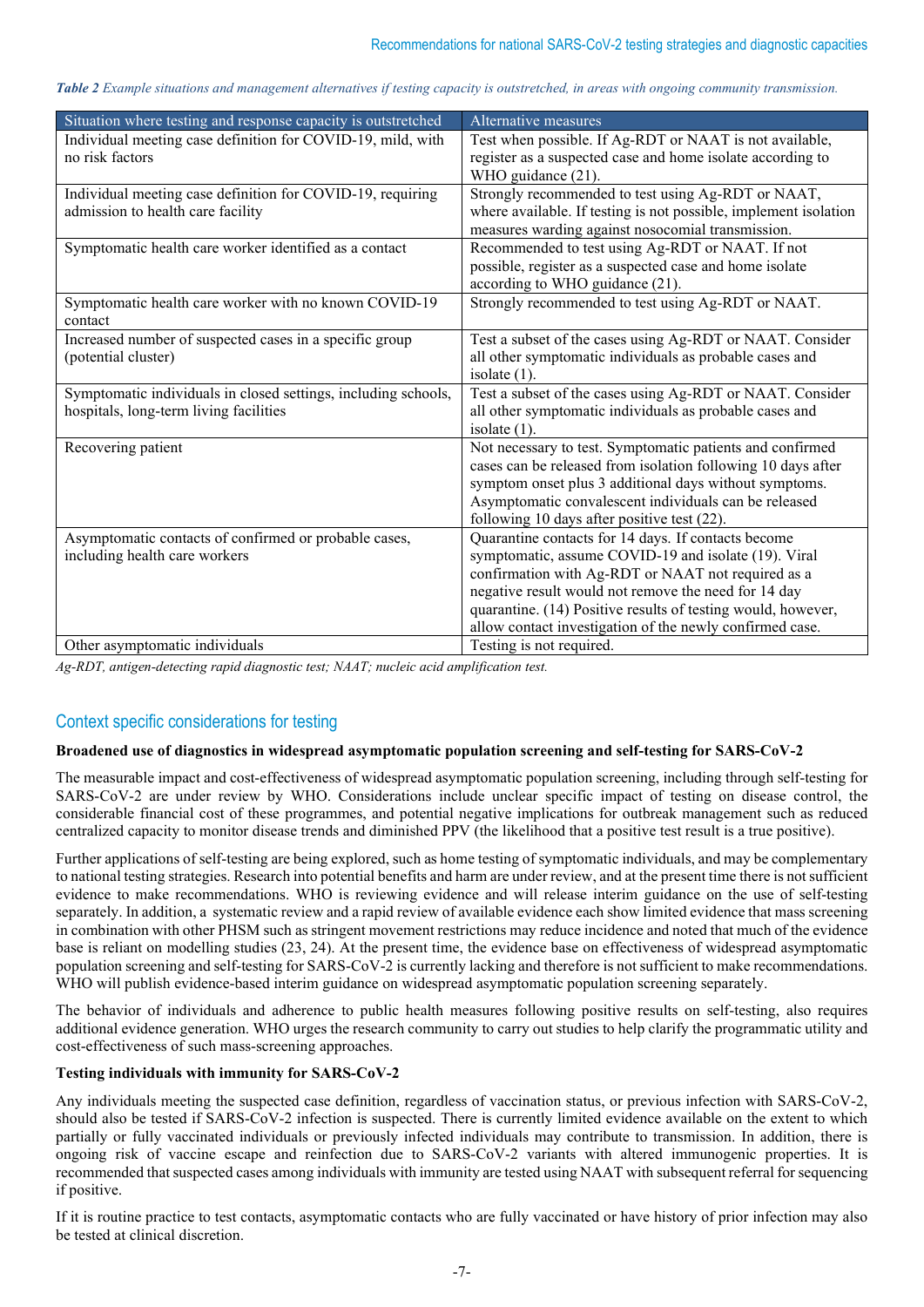## **Testing for SARS-CoV-2 variants**

General guidance on testing strategy recommendations for the purpose of patient management remain the same. PHSM should be implemented for all known circulating SARS-CoV-2 variants and the goal continues to be to suppress SARS-CoV-2 transmission. However, VOCs may impact on the effectiveness of countermeasures, including diagnostics. For example, B.1.1.7 and other variants contain a mutation that results in Spike gene target amplification failure in some assays (25, 26). The possibility of further impacts on commercial NAAT test kits is under continual review by WHO through the Prequalification and Post Market Surveillance programs. Early identification, detection, monitoring and reporting of emerging variants is therefore important. WHO has published definitions of VOIs and VOCs and recommended actions for Member States to take when they are identifie[d here.](https://www.who.int/publications/m/item/covid-19-weekly-epidemiological-update)

Characterization of variants has led to recommendations on increased uptake of sequencing technologies and associated sampling strategies to detect and monitor variants in space and time (3). Sequencing is a tool for characterization, rather than a diagnostic tool and not covered in this interim guidance. WHO has published interi[m guidance for SARS-CoV-2 sequencing for public health goals,](https://www.who.int/publications/i/item/WHO-2019-nCoV-genomic_sequencing-2021.1) including recommendations on prioritization of samples for sequencing. NAATs that can identify specific mutations have been developed and commercialized. These assays should be used for screening purposes only, following a positive validated diagnostic test for SARS-CoV-2. Depending on the context, positive results from mutation screening assays may be indicative of a specific variant but are not confirmatory as they only detect mutations or deletions, which may be associated with other known or novel variants. Therefore, all or at least a subset of positive samples should be referred for sequencing to confirm the presence of a specific variant.

#### **Country specific factors**

Demographic factors including population density and the presence of vulnerable groups such as refugee and migrant or displaced populations may impact the type and availability of testing resources. Specific country contexts also affect decision-making, such as in low- and middle-income countries (LMICs), small island developing states and countries with complex and/or protracted emergencies.

#### **More information**

The network of SARS-CoV-2 testing facilities should leverage and build on existing capacities and capabilities, be able to integrate new diagnostic technologies and adapt capacity according to the epidemiological situation, available resources and country specific context. The 10 components of subnational expansion of testing have been developed to support countries to expand their diagnostic networks for SARS-CoV-2, in order to increase capacity. They can be found in Annex I.

Additional resources and training packages relevant to diagnosis of SARS-CoV-2 can be found in Annex II.

## **Conclusion**

COVID-19 has highlighted the importance of a well-resourced, resilient and reliable laboratory network and presents an opportunity to leverage resources and strengthen country capacity for detection of SARS-CoV-2 and other epidemic prone diseases. Timely and accurate testing is an essential tool in preventing and controlling the spread of SARS-CoV-2 and must be implemented strategically, resulting in the cost-effective implementation of clearly defined public health countermeasures. This document presents the main elements to be considered in the expansion of domestic SARS-CoV-2 testing, and how to appropriately prioritize testing capacity when resources are constrained. It provides a summary of the tools available and considerations for how and where to apply them. However, the situation is highly dynamic and likely to change. This interim guidance will be updated considering future developments such as the epidemiological situation and availability of therapeutics or vaccines. Surveillance and readiness for COVID-19 response should be maintained at all times.

## **Methods**

This updated interim guidance was developed for laboratory and diagnostic stakeholders across national public health authorities, particularly those who make decisions regarding national testing strategies for SARS-CoV-2 and the scale up of testing capacity. This interim guidance is an adaptation of the laboratory testing strategy recommendations interim guidance that was issued in March 2020, by the WHO secretariat incorporating updated published evidence and feedback from Member States on SARS-CoV-2 testing strategy experiences. It includes available evidence from systematic reviews where applicable and available published scientific reviews of evidence on the performance of NAAT and Ag-RDTs, and considerstesting strategies for symptomatic and asymptomatic individuals, and how to prioritize testing for SARS-CoV-2 in different scenarios. Considerations included the published evidence base, feasibility, acceptability and cost effectiveness. An external group of technical experts from around the world, composed of specialistsfrom the WHO COVID-19 Reference Laboratory Network who have specific experience in the field of infectious diseases, surveillance, and diagnostics, reviewed this document. Reviewers reported no declared conflicts of interests.

# Plans for updating

WHO continues to monitor the situation closely for any changes that may affect this interim guidance. Should any factors change, WHO will issue a further update. Otherwise, this interim guidance will expire 1 year after the date of publication.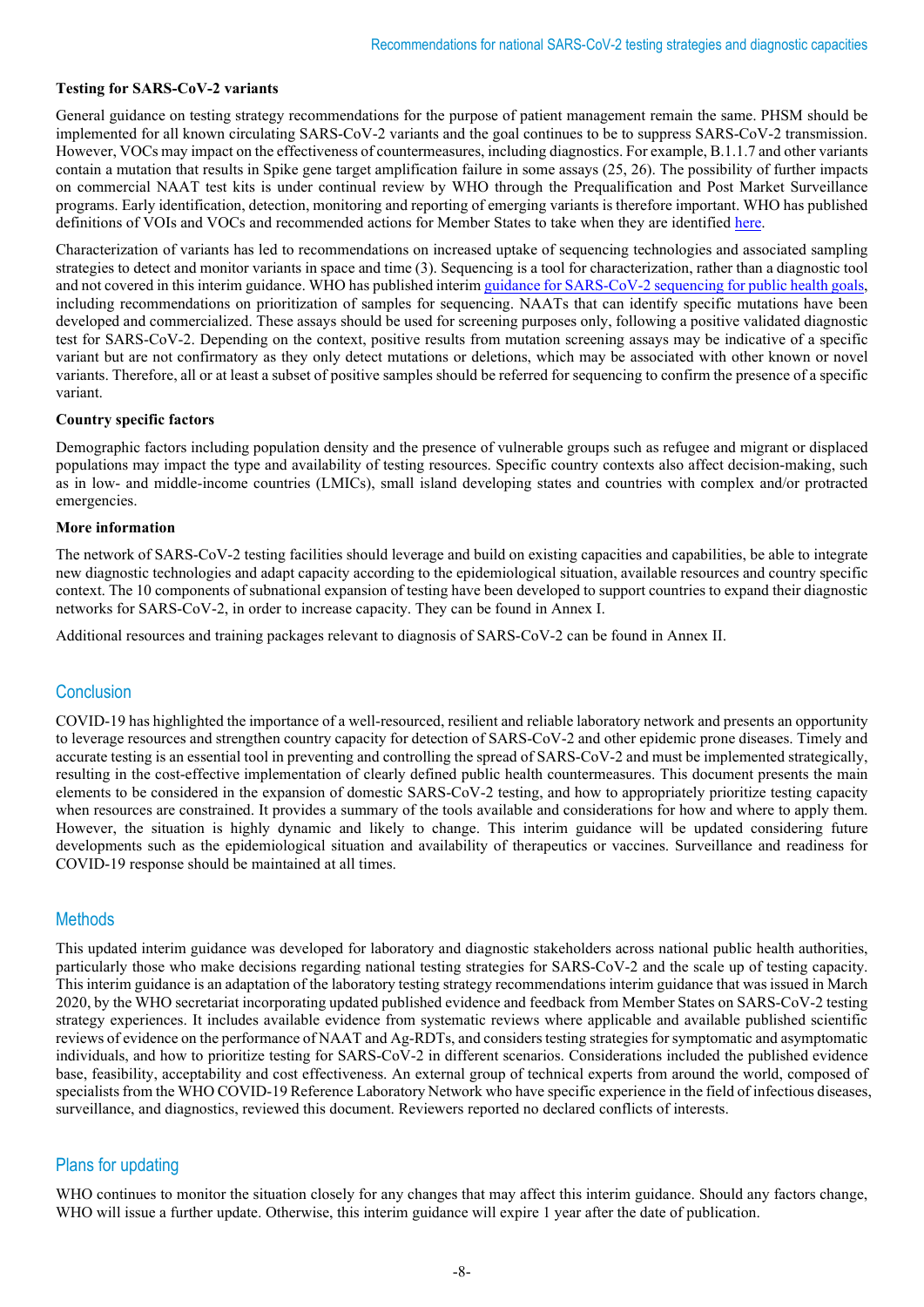# **Contributors**

## **The following people contributed to this guidance:**

Amina Al- Jardani, Central Public Health Laboratory, Directorate General for Disease Surveillance & Control Oman, Laurent Kaiser, Centre for Emerging Viral Diseases, Hôpitaux Universitaires de Genève, Switzerland, Katrin Leitmeyer, European Centre for Disease Prevention and Control (ECDC), Raymond Lin, National Centre for Infectious Diseases, Singapore, Angeliki Melidou (ECDC), Chantal Reusken, National Institute for Public Health and the Environment, Netherlands, Gianfranco Spiteri (ECDC), Stefan Weber, Sheikh Khalifa Medical City, United Arab Emirates and Maria Zambon, Public Health England, United Kingdom.

## **WHO steering group:**

WHO Health Emergencies Programme, Headquarters: Lisa Carter, Sébastien Cognat, Mark Perkins, Maya Allan, Céline Barnadas, Kazunobu Kojima, Frank Konings, Dhamari Naidoo, Christopher Oxenford, Boris Pavlin, Jilian Sacks, Lisa Stevens, Maria Van Kerkhove

UCN/GMP, Headquarters: Jane Cunningham

UCN/HHS Headquarters: Lara Vojnov

MHP/RPQ Headquarters: Irena Pratt, Ute Ströher

UHL/IVB, Headquarters: Mick Mulders

WHO Regional Office for Africa: Yahaya Ali Ahmed, Sheick Oumar Coulibaly, Ann Fortin, Belinda Louise Herring,

WHO Regional Office for the Eastern Mediterranean: Abdinasir Abubakar, Amal Barakat, Uzma Bashir, Gordon Mpamize, Raynal Squires

WHO Regional Office for Europe: Caroline Brown, Catherine Smallwood, Joanna Zwetyenga

Pan American Health Organization/WHO Regional Office for the Americas: Sylvain Aldighieri, Lionel Gresh, Juliana Leite, Jairo Mendez-Rico

WHO Regional Office for South East Asia: Nilesh Buddh, Francis Inbanathan, Pushpa Wijesinghe

WHO Regional Office for the Western Pacific: Roger Evans, Varja Grabovac, Darwin Operario, Karen Nahapetyan

# Declaration of Interests

Declarations of interests were collected from all external contributors and assessed for any conflicts of interest, so that any conflicts of interest could managed according to WHO's policies and procedures. There were no significant conflicts of interest.

## Funder

This work was funded by the WHO Health Emergencies Programme.

## **References**

- 1. World Health Organization. WHO COVID-19: case definitions: updated in public health surveillance for COVID-19, published 16 December 2020. Geneva: World Health Organization; 2020 (WHO/2019-nCoV/Surveillance\_Case\_Definition/2020.2). Available from: [https://apps.who.int/iris/handle/10665/337834.](https://apps.who.int/iris/handle/10665/337834)
- 2. World Health Organization. Antigen-detection in the diagnosis of SARS-CoV-2 infection using rapid immunoassays: interim guidance, 11 September 2020. Geneva: World Health Organization; 2020 (WHO/2019-nCoV/Antigen\_Detection/2020.1). Available from: [https://apps.who.int/iris/handle/10665/334253.](https://apps.who.int/iris/handle/10665/334253)
- 3. World Health Organization. COVID-19 weekly epidemiological update, 25 February 2021. 2021 2021-02-25. Available from: https://apps.who.int/iris/handle/10665/339859
- 4. World Health Organization. COVID-19 strategic preparedness and response plan: 1 February 2021 to 31 January 2022. Geneva: World Health Organization; 2021 (WHO/WHE/2021.03). Available from: [https://apps.who.int/iris/handle/10665/340072.](https://apps.who.int/iris/handle/10665/340072)
- 5. World Health Organization. Diagnostic testing for SARS-CoV-2: interim guidance, 11 September 2020. Geneva: World Health Organization; 2020 (WHO/2019-nCoV/laboratory/2020.6). Available from: [https://apps.who.int/iris/handle/10665/334254.](https://apps.who.int/iris/handle/10665/334254)
- 6. Lou B, Li TD, Zheng SF, Su YY, Li ZY, Liu W, et al. Serology characteristics of SARS-CoV-2 infection after exposure and post-symptom onset. Eur Respir J. 2020;56(2).
- 7. Okba NMA, Müller MA, Li W, Wang C, Geurtsvan Kessel CH, Corman VM, et al. Severe Acute Respiratory Syndrome Coronavirus 2-Specific Antibody Responses in Coronavirus Disease Patients. Emerg Infect Dis. 2020;26(7):1478-88.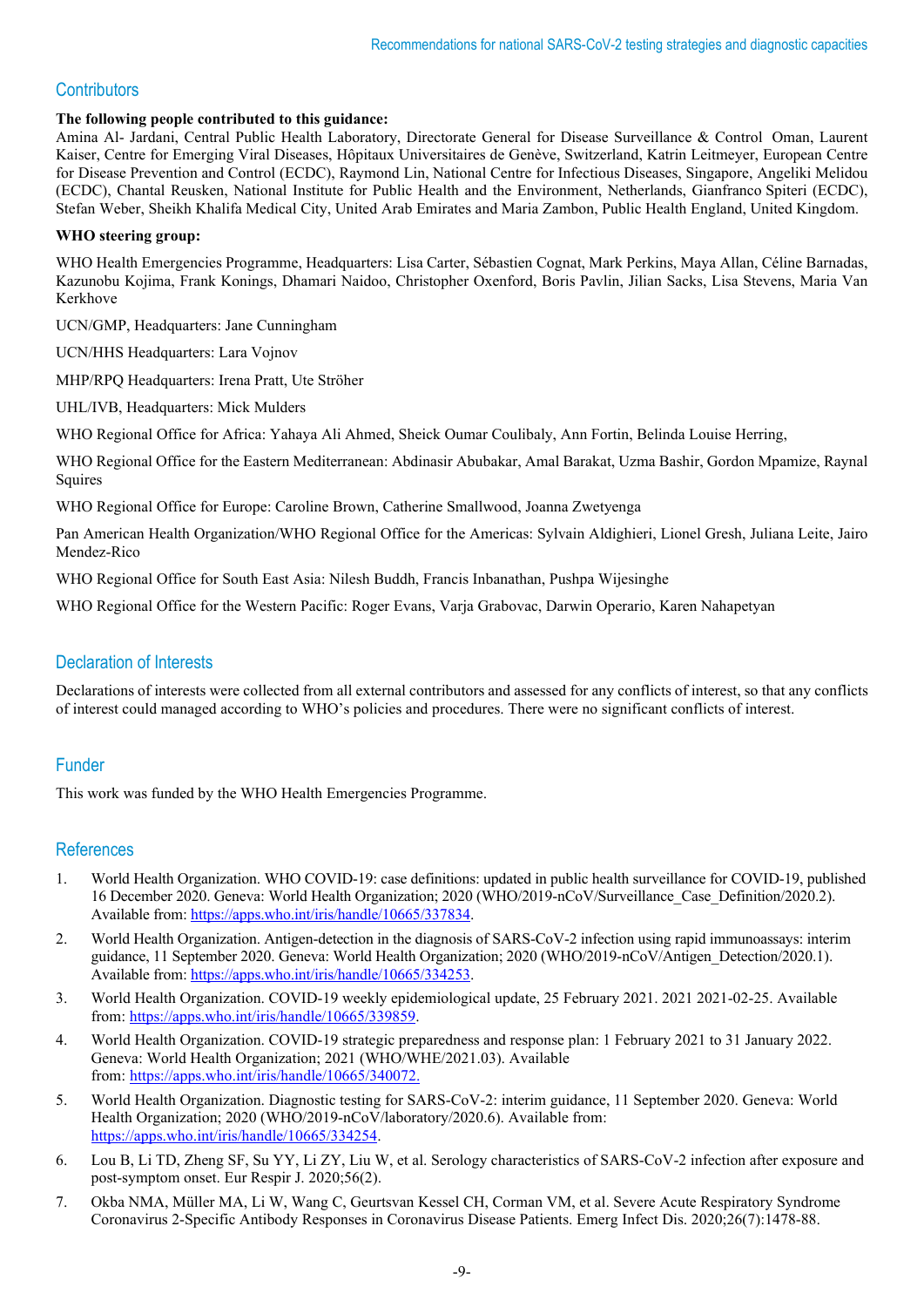- 8. Wölfel R, Corman VM, Guggemos W, Seilmaier M, Zange S, Müller MA, et al. Virological assessment of hospitalized patients with COVID-2019. Nature. 2020;581(7809):465-9.
- 9. Zhao J, Yuan Q, Wang H, Liu W, Liao X, Su Y, et al. Antibody responses to SARS-CoV-2 in patients of novel coronavirus disease 2019. Clin Infect Dis. 2020.
- 10. World Health Organization. COVID-19 natural immunity: scientific brief, 10 May 2021. Geneva: World Health Organization; 2021 (WHO/2019-nCoV/Sci\_Brief/Natural\_immunity/2021.1). Available from[: https://apps.who.int/iris/handle/10665/341241.](https://apps.who.int/iris/handle/10665/341241)
- 11. World Health Organization. COVID-19 clinical management: living guidance, 25 January 2021. Geneva: World Health Organization; 2021 (WHO/2019-nCoV/clinical/2021.1). Available from: [https://apps.who.int/iris/handle/10665/338882.](https://apps.who.int/iris/handle/10665/338882)
- 12. World Health Organization. Infection prevention and control during health care when coronavirus disease (COVID-19) is suspected or confirmed: interim guidance, 29 June 2020. Geneva: World Health Organization; 2020 2020 (WHO/2019 nCoV/IPC/2020.4). Available from[: https://apps.who.int/iris/handle/10665/332879.](https://apps.who.int/iris/handle/10665/332879)
- 13. World Health Organization. Contact tracing in the context of COVID-19: interim guidance, 1 February 2021. Geneva: World Health Organization; 2021 (WHO/2019-nCoV/Contact Tracing/2021.1). Available from: [https://apps.who.int/iris/handle/10665/339128.](https://apps.who.int/iris/handle/10665/339128)
- 14. World Health Organization. Considerations for quarantine of contacts of COVID-19 cases: interim guidance, 19 August 2020. Geneva: World Health Organization; 2020 (WHO/2019-nCoV/IHR\_Quarantine/2020.3). Available from: [https://apps.who.int/iris/handle/10665/333901.](https://apps.who.int/iris/handle/10665/333901)
- 15. World Health Organization. Operational considerations for COVID-19 surveillance using GISRS: interim guidance, 26 March 2020. Geneva: World Health Organization; 2020 (WHO/2019-nCoV/Leveraging GISRS/2020.1). Available from: [https://apps.who.int/iris/handle/10665/331589.](https://apps.who.int/iris/handle/10665/331589)
- 16. World Health Organization. COVID-19 diagnostic testing in the context of international travel: scientific brief, 16 December 2020. Geneva: World Health Organization; 2020 (WHO/2019-nCoV/Sci\_Brief/international\_travel\_testing/2020.1). Available from: [https://apps.who.int/iris/handle/10665/337832.](https://apps.who.int/iris/handle/10665/337832)
- 17. World Health Organization. Critical preparedness, readiness and response actions for COVID-19: interim guidance, 27 May 2021. Geneva: World Health Organization; 2021 (WHO/2019-nCoV/Community\_Actions/2021.1). Available from: [https://apps.who.int/iris/handle/10665/341520.](https://apps.who.int/iris/handle/10665/341520)
- 18. World Health Organization. Public health surveillance for COVID-19: interim guidance, 7 August 2020. Geneva: World Health Organization; 2020 (WHO/2019-nCoV/SurveillanceGuidance/2020.7). Available from: [https://apps.who.int/iris/handle/10665/333752.](https://apps.who.int/iris/handle/10665/333752)
- 19. World Health Organization. Considerations for implementing and adjusting public health and social measures in the context of COVID-19: interim guidance, 14 June 2021. Geneva: World Health Organization; 2020 (WHO/2019 nCoV/Adjusting\_PH\_measures/2020.2). Available from: [https://apps.who.int/iris/handle/10665/341811.](https://apps.who.int/iris/handle/10665/341811)
- 20. World Health Organization. Public health surveillance for COVID-19: interim guidance, 16 December 2020. Geneva: World Health Organization; 2021 (WHO/2019-nCoV/SurveillanceGuidance/2020.8). Available from: [https://apps.who.int/iris/handle/10665/337897.](https://apps.who.int/iris/handle/10665/337897)
- 21. World Health Organization. Home care for patients with suspected or confirmed COVID-19 and management of their contacts: interim guidance, 12 August 2020. Geneva: World Health Organization; 2020 (WHO/2019 nCoV/IPC/HomeCare/2020.4). Available from[: https://apps.who.int/iris/handle/10665/333782.](https://apps.who.int/iris/handle/10665/333782)
- 22. World Health Organization. Criteria for releasing COVID-19 patients from isolation: scientific brief, 17 June 2020. Geneva: World Health Organization; 2020 (WHO/2019-nCoV/Sci\_Brief/Discharge\_From\_Isolation/2020.1). Available from: [https://apps.who.int/iris/handle/10665/332451.](https://apps.who.int/iris/handle/10665/332451)
- 23. Viswanathan M, Kahwati L, Jahn B, Giger K, Dobrescu AI, Hill C, et al. Universal screening for SARS-CoV-2 infection: a rapid review. Cochrane Database Syst Rev. 2020;9:Cd013718.
- 24. Johanna N, Citrawijaya H, Wangge G. Mass screening vs lockdown vs combination of both to control COVID-19: A systematic review. J Public Health Res. 2020;9(4):2011-.
- 25. Volz E, Mishra S, Chand M, Barrett JC, Johnson R, Geidelberg L, et al. Transmission of SARS-CoV-2 Lineage B.1.1.7 in England: Insights from linking epidemiological and genetic data. medRxiv. 2021:2020.12.30.20249034.
- 26. Brown KA, Gubbay J, Hopkins J, Patel S, Buchan SA, Daneman N, et al. S-Gene Target Failure as a Marker of Variant B.1.1.7 Among SARS-CoV-2 Isolates in the Greater Toronto Area, December 2020 to March 2021. JAMA. 2021.
- 27. World Health Organization. Regional Office for the Western Pacific. Development of national health laboratory policy and plan: Manila : WHO Regional Office for the Western Pacific; 2011 2011.
- 28. World Health Organization. Regional Office for South-East Asia. Establishment of public health laboratories in South-East Asia. Delhi: World Health Organization. Regional Office for South-East Asia; 2018 2018-09.
- 29. World Health Organization. Regional Office for the Western Pacific. Public health laboratories for alert and response : a WHO guidance document: Manila : WHO Regional Office for the Western Pacific; 2012 2012.
- 30. World Health Organization. Regional Office for Africa. Guidance for Establishing a National Health Laboratory System. Brazzaville: World Health Organization. Regional Office for Africa; 2015.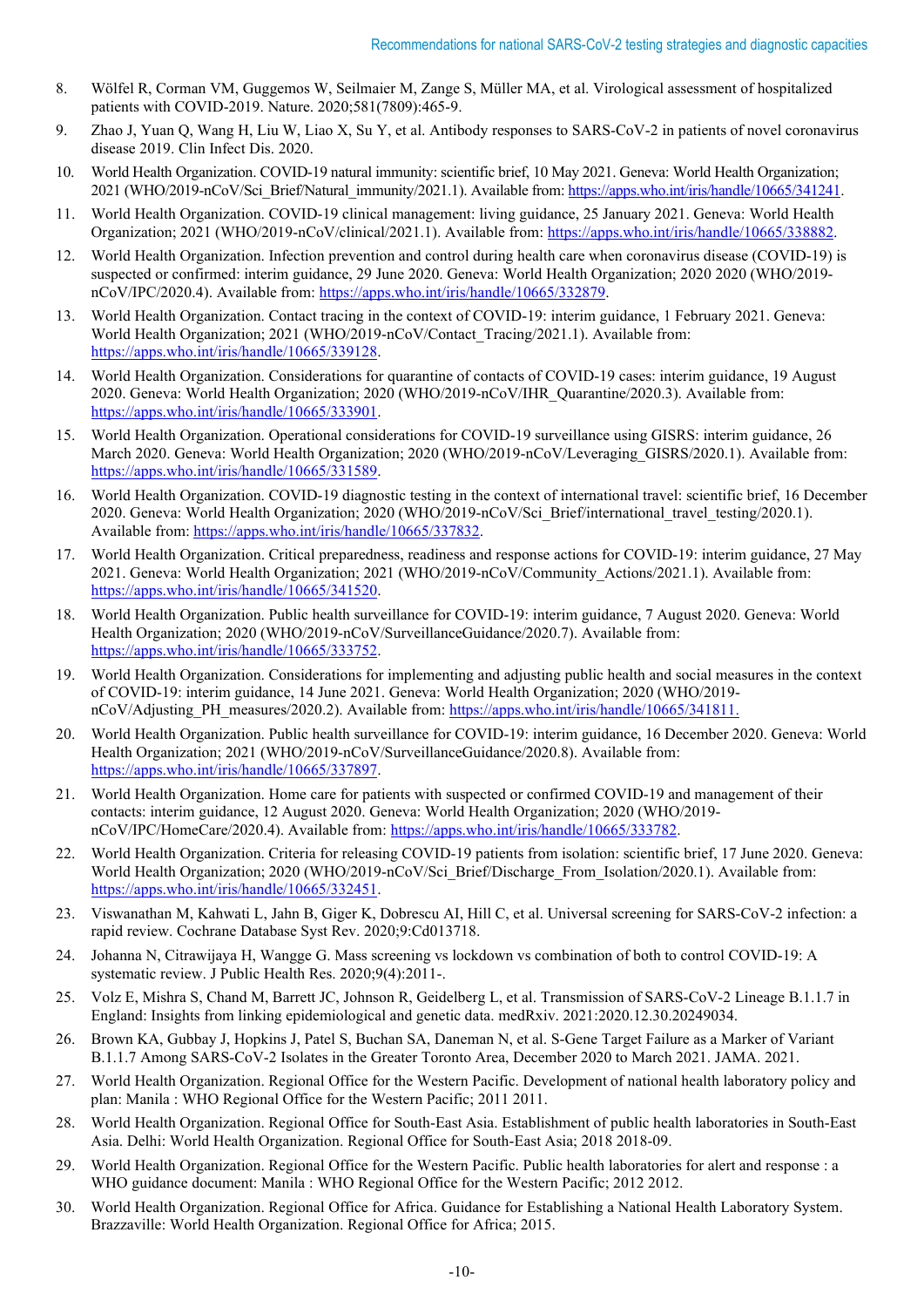- 31. World Health Organization. Regional Office for the Western Pacific. Asia Pacific strategy for emerging diseases and public health emergencies (APSED III) : advancing implementation of the International Health Regulations (2005) : working together towards health security: Manila : WHO Regional Office for the Western Pacific; 2017.
- 32. World Health Organization. Regional Office for Africa. Technical Guidelines for Integrated Disease Surveillance and Response in the African Region October 2010. Brazzaville: World Health Organization. Regional Office for Africa; 2010.
- 33. World Health Organization. Regional Office for the Eastern M. Strategic framework for strengthening health laboratory services 2016–2020. Cairo: World Health Organization, Regional Office for the Eastern Mediterranean; 2016. Contract No.: EM/RC63/R.4.
- 34. WHO/SEARO/WPRO. Asia pacific strategy for strengthening health laboratory services, 2010-2015. New Delhi: WHO Regional Office for South-East Asia; 2010.
- 35. World Health Organization. Joint external evaluation tool: International Health Regulations (2005). 2nd ed. Geneva: World Health Organization; 2018.
- 36. Laboratory Assessment Tool. Lyon: WHO Lyon Office for National Epidemic Preparedness and Response; 2012. Available from: [https://apps.who.int/iris/handle/10665/70874.](https://apps.who.int/iris/handle/10665/70874)
- 37. Gupta V, Kraemer JD, Katz R, Jha AK, Kerry VB, Sane J, et al. Analysis of results from the Joint External Evaluation: examining its strength and assessing for trends among participating countries. J Glob Health. 2018;8(2):020416.
- 38. Samhouri D, Ijaz K, Rashidian A, Chungong S, Flahault A, Babich SM, et al. Analysis of Joint External Evaluations in the WHO Eastern Mediterranean Region. East Mediterr Health J. 2018;24(5):477-87.
- 39. Talisuna A, Yahaya AA, Rajatonirina SC, Stephen M, Oke A, Mpairwe A, et al. Joint external evaluation of the International Health Regulation (2005) capacities: current status and lessons learnt in the WHO African region. BMJ Glob Health. 2019;4(6):e001312.
- 40. World Health Organization. International Health Regulations (2005): guidance document for the State Party self-assessment annual reporting tool. Geneva: World Health Organization; 2018 (WHO/WHE/CPI/2018.17). Available from: [https://apps.who.int/iris/handle/10665/272438.](https://apps.who.int/iris/handle/10665/272438)
- 41. Brown CS, Zwetyenga J, Berdieva M, Volkova T, Cojocaru R, Costic N, et al. New policy-formulation methodology paves the way for sustainable laboratory systems in Europe. Public health panorama. 2015;01(01):41-7.
- 42. Frean J, Perovic O, Fensham V, McCarthy K, von Gottberg A, de Gouveia L, et al. External quality assessment of national public health laboratories in Africa, 2002–2009. Bull World Health Organ. 2012;90(3):191-9A.
- 43. Anne Harwood P, Maureen B, Chawalit T, Ladawan C, Preecha C, Ratigorn G, et al. Strengthening public health laboratory capacity in Thailand for International Health Regulations (IHR) (2005). WHO South-East Asia Journal of Public Health. 2014;3(3-4):266-72.
- 44. World Health Organization. Target product profiles for priority diagnostics to support response to the COVID-19 pandemic v.1.0 2020 [updated 28 September 2020. Available from: [https://www.who.int/publications/m/item/covid-19-target-product](https://www.who.int/publications/m/item/covid-19-target-product-profiles-for-priority-diagnostics-to-support-response-to-the-covid-19-pandemic-v.0.1)[profiles-for-priority-diagnostics-to-support-response-to-the-covid-19-pandemic-v.0.1.](https://www.who.int/publications/m/item/covid-19-target-product-profiles-for-priority-diagnostics-to-support-response-to-the-covid-19-pandemic-v.0.1)
- 45. World Health Organization. Procurement Considerations for COVID-19 Diagnostics. 25 January 2021. Available from: [https://www.who.int/docs/default-source/coronaviruse/procurement-considerations-for-covid-19](https://www.who.int/docs/default-source/coronaviruse/procurement-considerations-for-covid-19-diagnostics.pdf?sfvrsn=70a480ce_16) [diagnostics.pdf?sfvrsn=70a480ce\\_16.](https://www.who.int/docs/default-source/coronaviruse/procurement-considerations-for-covid-19-diagnostics.pdf?sfvrsn=70a480ce_16)
- 46. World Health Organization. Assessment tool for laboratories implementing SARS-CoV-2 testing: interim guidance, 2 October 2020. Geneva: World Health Organization; 2020 (WHO/2019-nCoV/Lab\_Assessment\_Tool/2020.1). Available from[: https://apps.who.int/iris/handle/10665/335843.](https://apps.who.int/iris/handle/10665/335843)
- 47. World Health Organization. WHO COVID-19 essential supplies forecasting tool (COVID-ESFT), version 4. Geneva: World Health Organization; 2020. Available from[: https://apps.who.int/iris/handle/10665/340747.](https://apps.who.int/iris/handle/10665/340747)
- 48. World Health Organization. Maintaining surveillance of influenza and monitoring SARS-CoV-2: adapting Global Influenza Surveillance and Response System (GISRS) and sentinel systems during the COVID-19 pandemic: interim guidance, 8 November 2020. Geneva: World Health Organization; 2020 (WHO/2019-nCoV/Adapting\_GISRS/2020.1). Available from: [https://apps.who.int/iris/handle/10665/336689.](https://apps.who.int/iris/handle/10665/336689)

WHO continues to monitor the situation closely for any changes that may affect this interim guidance. Should any factors change, WHO will issue a further update. Otherwise, this interim guidance document will expire 2 years after the date of publication.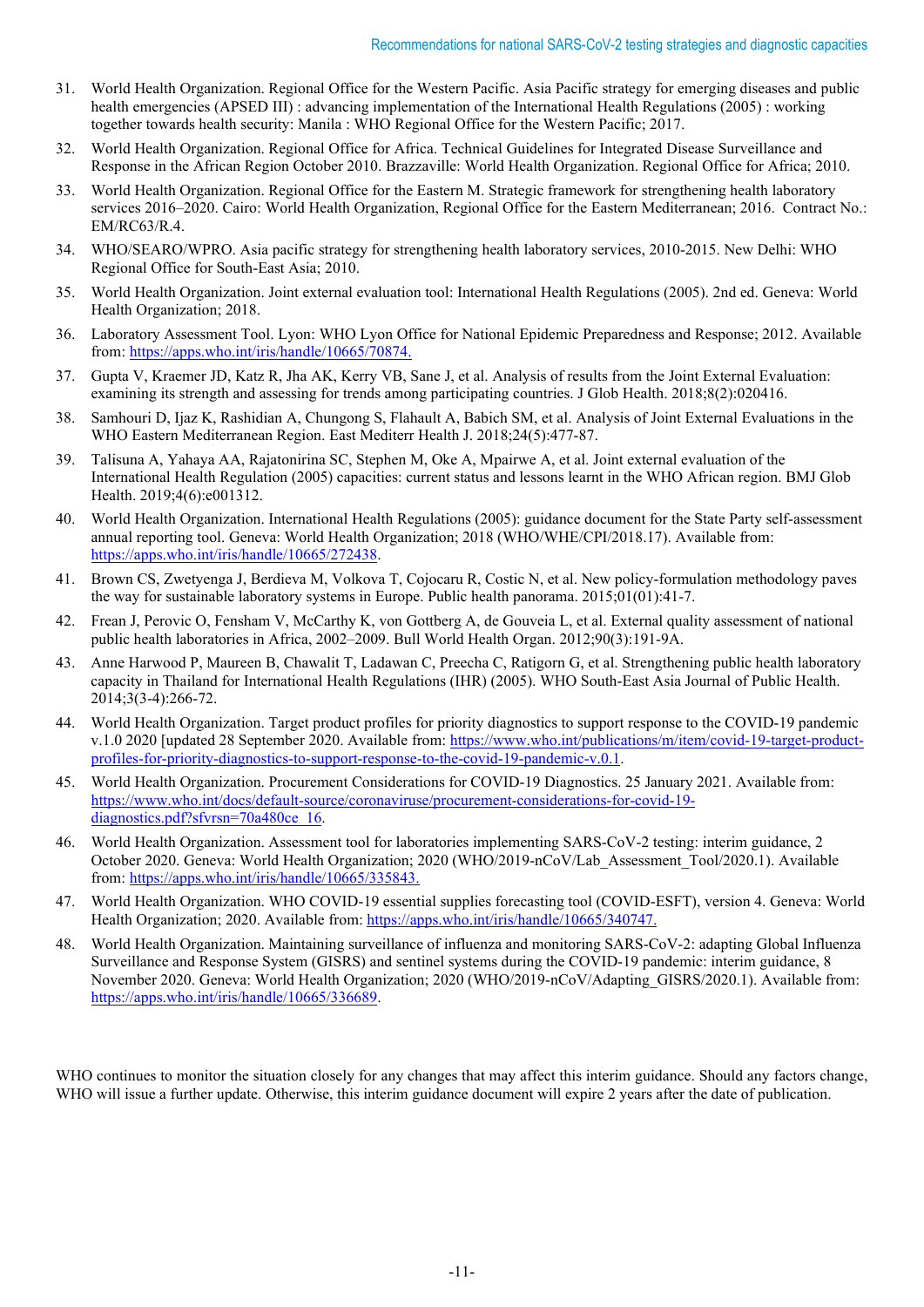## Annex I - The 10 components of subnational expansion of testing

The 10 essential components for consideration when expanding subnational testing for SARS-CoV-2 are presented here. These components can influence the development, review and strengthening of the national testing network, and have been determined through a review of relevant WHO guidance (27-30), existing regional strategies (31-34), publications, results of assessments and evaluations utilizing WHO developed tools (35-40), and WHO experience on laboratory and diagnostics capacity building and country support (41, 42).

#### **1. Governance & organization**

A coordinated, multisectoral approach is needed at national and subnational levels in order to establish a national testing strategy and algorithms, strengthen the national laboratory network, and guide the rational use of point-of-care tests outside of laboratory facilities. Effective mechanisms for coordination and management of this network must be in place to ensure appropriate communication with stakeholders and management of expectations. This role should be led by a laboratory coordinating unit within the national public health authority (27). It can follow these steps:

- i. Designate a national coordinator to guide expansion of SARS-CoV-2 testing within the national health authority/laboratory coordinating unit who will ensure all subsequent activities are followed up and aligned.
- ii. Identify laboratory stakeholders from across the public health sector and beyond including, but not limited to, clinical/hospital laboratories, veterinary laboratories, environmental laboratories, surveillance teams, border authorities, the private sector, academia, the military, international organizations and non-governmental organizations.
- iii. Identify potential test operators of Ag-RDTs, that may include general practitioners, community health workers, etc.
- iv. Establish a national laboratory working group (NLWG) or activate and utilize such existing bodies, led by the national lead for expansion of SARS-CoV-2 testing, comprising members across all relevant sectors and whose responsibility it is to ensure implementation and oversight of relevant identified activities.
- v. The NLWG and the national public health reference laboratory should be represented in national committees, where appropriate, for COVID-19 preparedness, emergency and response to ensure the optimum coordination between all stakeholders.

The NLWG should define a national laboratory response strategy for SARS-CoV-2 and address all subsequent components in this list and define the minimal testing capacity for each tier of the laboratory system (43). In addition to laboratories within the national health authority mandate, other institutions may have diagnostic capacity that can be utilized for routine or surge capacity at national or subnational level. Attention should be paid to existing diagnostic and laboratory networks and how they could be leveraged in a more integrated manner, to avoid duplication and ensure an optimal use of sometimes limited resources. In addition, and as SARS-CoV-2 testing expands, such COVID-19 related investments should also serve the expansion and sustainability of the national laboratory network for other diseases of public health importance. Engagement of other disease-specific subject matter experts and networks (e.g. HIV, TB or influenza) is therefore critical.

A national SARS-CoV-2 reference laboratory should also be designated to lead and oversee technical aspects of the network according to clearly defined terms of reference. This includes monitoring quality, provision of referral testing, quality assurance and other advanced testing services (e.g., sequencing, virus isolation, assay validation, etc.), managing national data and providing technical support to the network. The reference laboratory does not need to focus on providing primary testing when there is widespread community transmission; this should be done as close to the site as possible.

Awareness of existing national structures and laboratory resources including human resources is crucial, to help in planning and to avoid creation of duplicate or parallel systems, structures or functions.

#### **2. Resourcing & funding**

The sustained resourcing and funding of the SARS-CoV-2 diagnostic network is a key priority in strengthening the national and subnational systems. The following steps can be undertaken to integrate expanded testing capacity into a national system:

- i. Assess the current available budget within the national health authority (budget line);
- ii. Identify domestic resources that can be leveraged towards COVID-19 testing in an integrated manner;
- iii. Engage with financial and technical partners with available COVID-19 resources;
- iv. Utilize the national laboratory response strategy to develop an operational plan with all items prioritized and budgeted, or mobilize/reassign existing pre-budgeted action plans (e.g. the National Action Plan for Health Security (NAPHS), if available);
- v. Use the operational plan to advocate for increased funding from government and financial partners;
- vi. Address sustainability and country ownership of the operational plan, defining an exit strategy for external support and funding.

Critical resources required for a robust diagnostic network in addition to funding include a highly skilled and well-trained workforce, a coordinated supply chain, information management system and sample transport network.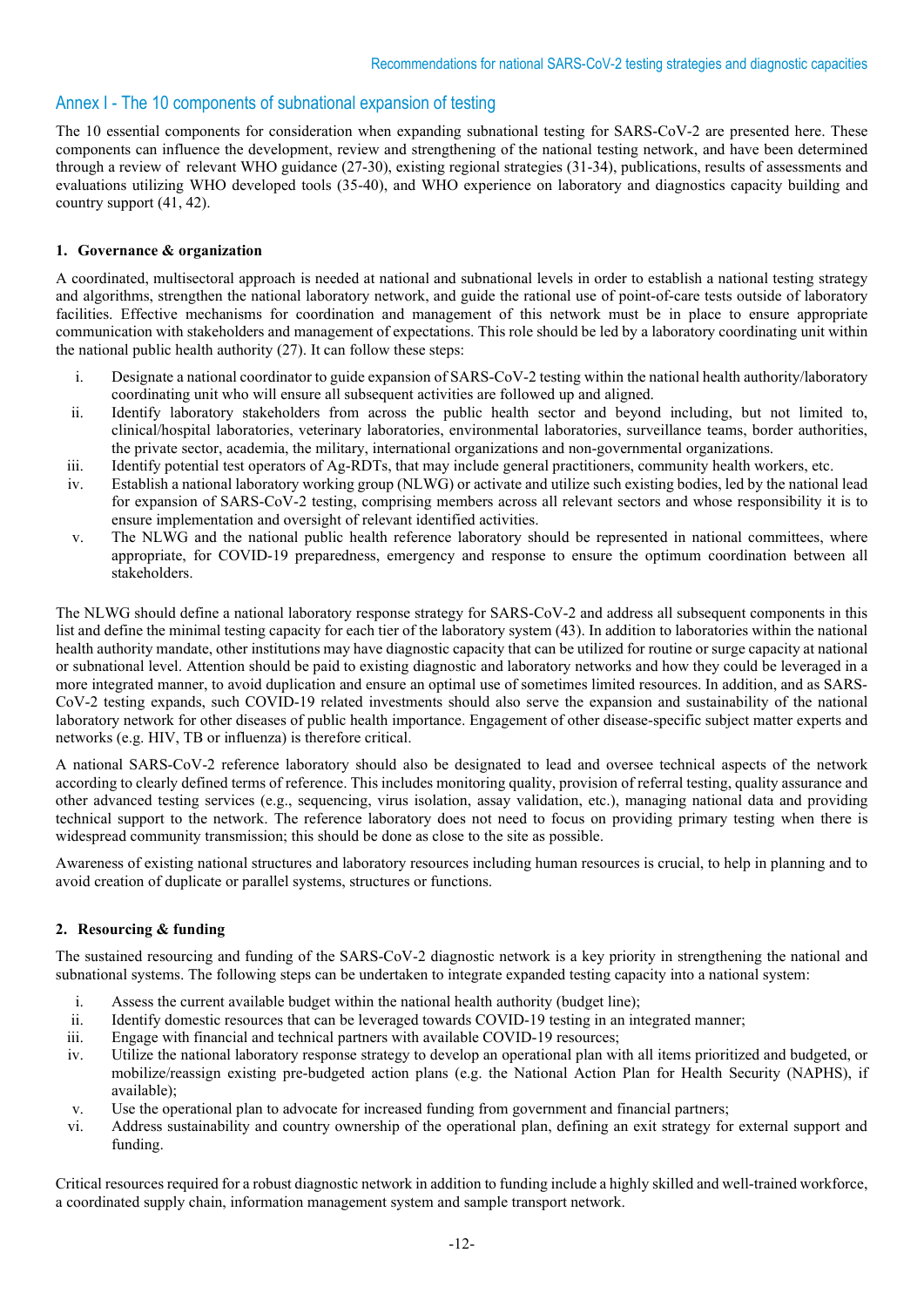## **3. Product selection**

Product selection should be carefully considered to optimize the national testing strategy and available resources. The commercial marketplace has been inundated with new diagnostic alternatives and advancing technologies to provide easier to use products to obtain more rapid results but there are variations in test accuracy, quality and intended use claims (e.g., intended user, specimen types, target population etc.). All commercial *in vitro* diagnostic (IVD) products used to test human specimens to diagnose/detect SARS-CoV-2 infection should be approved or authorized by national regulatory authorities (NRA), where existing, in the countries of use, and validated for the intended use and specimen type. It is not recommended that users conduct a full validation of a regulated product, however verification of a subset of performance claims may be considered. It is recommended that such information is shared within laboratory networks and existing data are leveraged to optimize available resources and to avoid delay in routine diagnostic testing. SARS-CoV-2 IVDs which have received [WHO Emergency Use Listing](https://extranet.who.int/pqweb/vitro-diagnostics/coronavirus-disease-covid-19-pandemic-%E2%80%94-emergency-use-listing-procedure-eul-open) have been validated and assessed according to published WHO requirements and are eligible for WHO procurement. Countries are encouraged to leverage this mechanism to facilitate in-country authorization and avoid duplication. Products intended for research purposes only, including assays used in screening for mutations associated with variants, may be procured for research use only (RUO) but should not be used for diagnostic, medical or confirmatory purposes.

NAAT is the gold standard for diagnosis of SARS-CoV-2 infection but can become resource intensive, therefore the introduction of automated or semi-automated molecular technologies that can be performed at or near the point-of-care may be beneficial within the network. Use of Ag-RDTs should complement a national laboratory strategy and guidance for their use in different scenarios and alongside confirmatory NAAT is provided elsewhere (5). Selection of tests should be based on proven performance (sensitivity and specificity) in the context of the intended use to optimize the testing strategy. For more information, WHO has publishe[d target](https://www.who.int/publications/m/item/covid-19-target-product-profiles-for-priority-diagnostics-to-support-response-to-the-covid-19-pandemic-v.0.1)  [product profiles for COVID-19 diagnostics](https://www.who.int/publications/m/item/covid-19-target-product-profiles-for-priority-diagnostics-to-support-response-to-the-covid-19-pandemic-v.0.1) and developed guidance on [procurement considerations](https://www.who.int/docs/default-source/coronaviruse/procurement-considerations-for-covid-19-diagnostics.pdf?sfvrsn=70a480ce_16) (44, 45).

There are significant limitations of absorption capacity in many regions, associated with the rapid scale up of new technologies. Different tests are suitable for different circumstances and can fulfill specific roles, but they must be fully integrated into the network alongside appropriate training and quality assurance, including proficiency testing. Target populations for the use of each test should be defined.

## **4. Selection of testing sites**

As an extension of the organization of the national system, a tiered laboratory network should be in place, with capacity situated across the country to ensure complete geographical coverage. If the network is not already well-defined, a landscape analysis can be carried out of relevant domestic laboratory capacity. The network can then be expanded through decentralization of testing, public-private partnerships and engaging partner organizations to leverage alternative capacities. Decentralization of country testing capacity can be achieved through expansion and regionalization of laboratory based NAAT test sites, or the introduction of pointof-care or near-patient technologies at and outside of test sites.

The SARS-CoV-2 testing network should primarily be built upon a designated national reference laboratory overseeing subnational testing sites. The national health authorities must designate and authorize these additional testing sites to test for SARS-CoV-2 to provide surge capacity among a variety of facilities; subnational public health laboratories, veterinary laboratories, academic or research laboratories, as well as primary, secondary or tertiary level hospital laboratories. Private sector, charitable or faith-based non-governmental laboratory facilities should be considered where appropriate. Point-of-care tests might be deployed outside of such facilities, for example in general practitioners' offices or primary health care centers without any laboratory facility. When expanding the number of sites providing testing for SARS-CoV-2, the following points need to be considered with the objective to minimize turnaround time in a cost-effective way:

- i. Geographical and population equity of coverage and local testing capacity and capability;
- ii. Ease of access to existing testing laboratories;
- iii. Functionality of the sample transport network and sustainability of laboratories and equipment used for testing after pandemic (it may be faster and more feasible to move samples to existing test facilities than to establish new ones);
- iv. Epidemiology and transmission status of the country or area:
	- a. Geographical spread of the virus;
		- b. Local transmission patterns.
- v. Reporting of number of tests performed and results, including Ag-RDT results, provision of public health advice and implementation of public health measures as appropriate.

When establishing a new testing site at existing laboratories, onsite capacity and human resources should be considered. An assessment tool for laboratories implementing SARS-CoV-2 testing has been made available for this purpose (46).

It may not be feasible or sustainable to set up testing sites in all areas where they are needed. There may be insufficient resources or areas may be hard to access due to geographical, social or political factors. Engaging stakeholders with access to these areas may be an option. Expanding use of Ag-RDTs to new sites or the possibility of temporary or mobile testing facilities could also be considered. Mobile sample collection facilities, such as those situated at community centers or drive-throughs, as well as mobile testing facilities, such as rapid response mobile laboratories (RRMLs), may also contribute to a COVID-19 diagnostic network.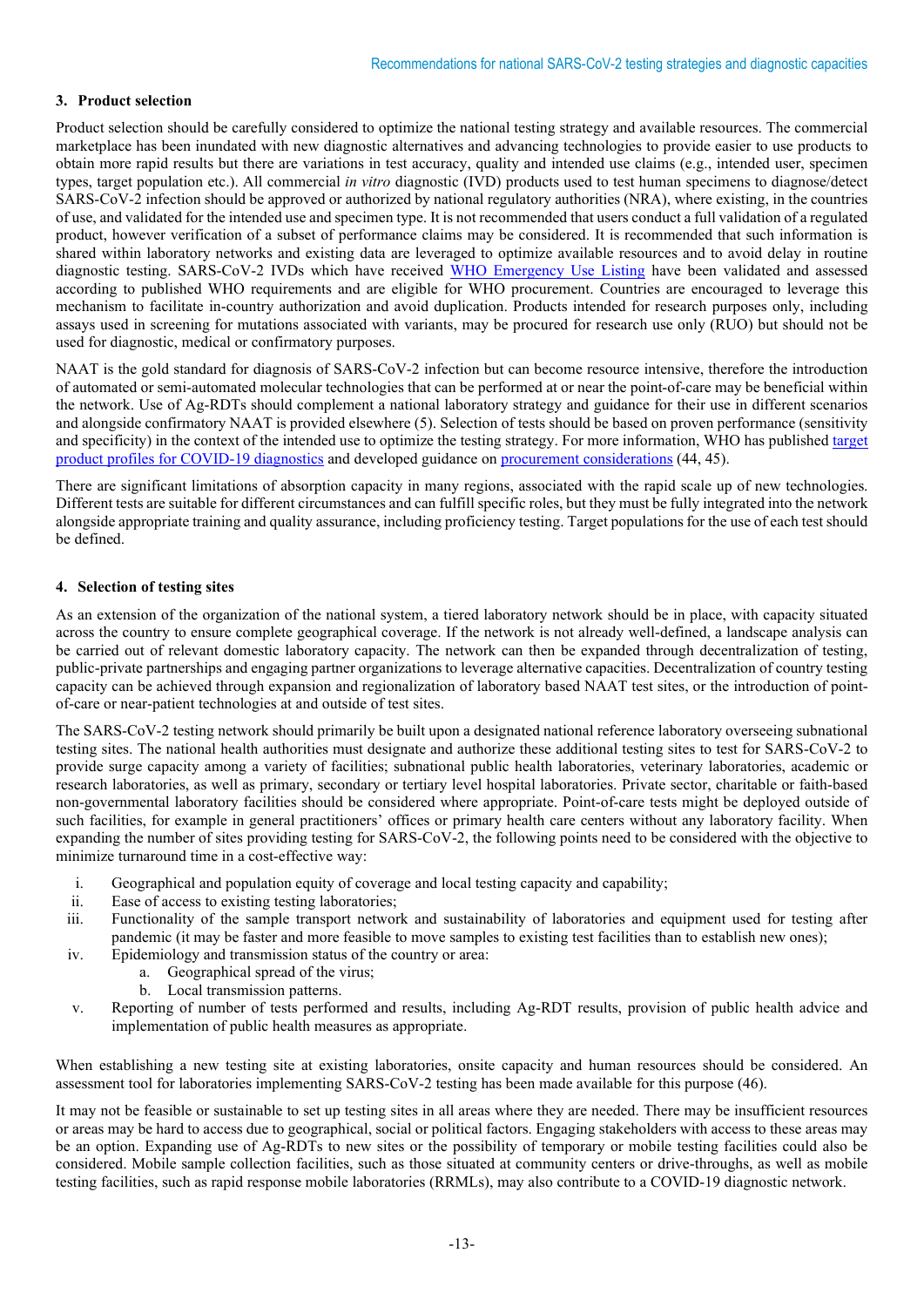#### **5. Demand generation**

Demand generation and education of end users can promote the rational use of testing resources. Laboratory and clinical staff must be made aware of the process behind product selection, and how results from each different test can be interpreted. Medical staff prescribing tests should be informed and engaged in training programs to ensure they are aware of which tests they can request, while understanding the limitations of each, as well understanding appropriate collection, storage and transport of respiratory tract specimens for SARS-CoV-2 testing and reporting/turnaround times. This cadre of healthcare worker should be fully informed of the national testing algorithm. Laboratory staff should be able to provide support on specimen collection and results interpretation and be in regular communication with clinical teams. Demand can also be triggered by the surveillance system organization (e.g. specific algorithm in influenza sentinel sites). Close coordination with public health and epidemiological surveillance teams is also required to anticipate a demand increase and the surge planning/testing required at each laboratory level in case the testing demands increase.

In addition to clinical and epidemiological staff, building understanding in communities is key. Communities should know why testing is important, how it can be accessed and when they should seek testing. Understanding and addressing care seeking behavior can promote informed requests for SARS-CoV-2 testing. Risk communication messages and outreach programs that address fear and stigma and inform people where they can go to get tested should be integrated into the national risk communication and community engagement strategy. By empowering communities and bringing testing facilities closer to affected populations, cases of COVID-19 may be identified earlier, and chains of transmission shortened.

## **6. Sustainability & resilience**

The resourcing and funding of a testing network is heavily linked to its sustainability and resilience. The sustainable inclusion of a new test into a national strategy should be informed by the technologies and platforms currently in use. This requires a review of the new test and a risk assessment of its integration into existing strategies. Large investments have been made globally over recent decades through programs for HIV, TB and other diseases have resulted in strong laboratory infrastructure in some places, which could be leveraged for response purposes.

To promote sustainability, selection of technologies should consider long-term strategic goals of the national laboratory network to test not only for SARS-CoV-2, but also for other respiratory and non-respiratory infectious diseases. This requires an understanding of what resources are available to sustain testing capabilities, including around the acquisition, maintenance and use of multi-disease automated or semi-automated molecular platforms, in order to identify synergies and cost-saving decisions. Financial, human and infrastructure factors, and the cost-effectiveness of introducing new technologies should be considered.

The resilience of a diagnostic network hinges on its ability to carry out testing when faced with adverse events. Factors that contribute to resilience include surge capacity and a diversity of testing options. The vulnerability of global supply chains to disruption has highlighted the need for utilization of domestic capacity wherever possible and inclusion of diverse testing options from a range of manufacturers and suppliers. A resilient network should be able to accommodate dynamic changes in the demand for testing. The essential supplies forecasting tool can assist in planning resource requirements (47).

#### **7. Maintenance of essential laboratory services for non-SARS-CoV-2 testing**

Appropriate coordination and management of national resources ensures mitigation of disruption of essential non-SARS-CoV-2 testing services. Testing strategies for SARS-CoV-2 must promote maintenance of routine diagnostics and minimize disruption to the overall health system. Before equipment and resources are redirected towards the COVID-19 response, the impact on surveillance and detection of other pathogens, such as HIV, TB, and vaccine preventable diseases (VPD), must be considered. This can be achieved by establishing a laboratory contingency plan that aims to mitigate the risk of system breakdown and ensure that the laboratory is able to operate effectively and without excessive interruption or delay. Furthermore, a laboratory contingency plan allows a laboratory to guarantee that the necessary quality standards will be met in a crisis situation. Relevant information can be found in the Laboratory Quality Management (LQMS) training toolkit [here.](https://extranet.who.int/hslp/content/LQMS-training-toolkit)

GISRS has demonstrated successes in detection of SARS-CoV-2 infections but routine influenza sentinel surveillance must be maintained (48). Emergence of influenza strains with pandemic potential remains a possibility and countries must maintain vigilance. Trends and co-circulation of SARS-CoV-2, influenza and other respiratory pathogens should be considered in differential diagnosis. Multiplex tests are available, but their suitability should be assessed before implementation and they are currently recommended for surveillance purposes only. All testing activities for SARS-CoV-2 must consider the existing diagnostic landscape in-country and be able to be fully integrated into these other activities, as opposed to creating new mechanisms and parallel systems.

## **8. Workforce development**

Investment must be made to train laboratory and other healthcare workers involved in sample collection, storage and transport, test prescription and interpretation in areas specifically related to COVID-19, including the use of NAAT, Ag-RDTs or serology and good laboratory practices. In addition, capacity building efforts must address the leadership and management skills of staff at all tiers of the laboratory system. WHO has developed resources that can be used to train staff in these areas, which can be found in Annex II.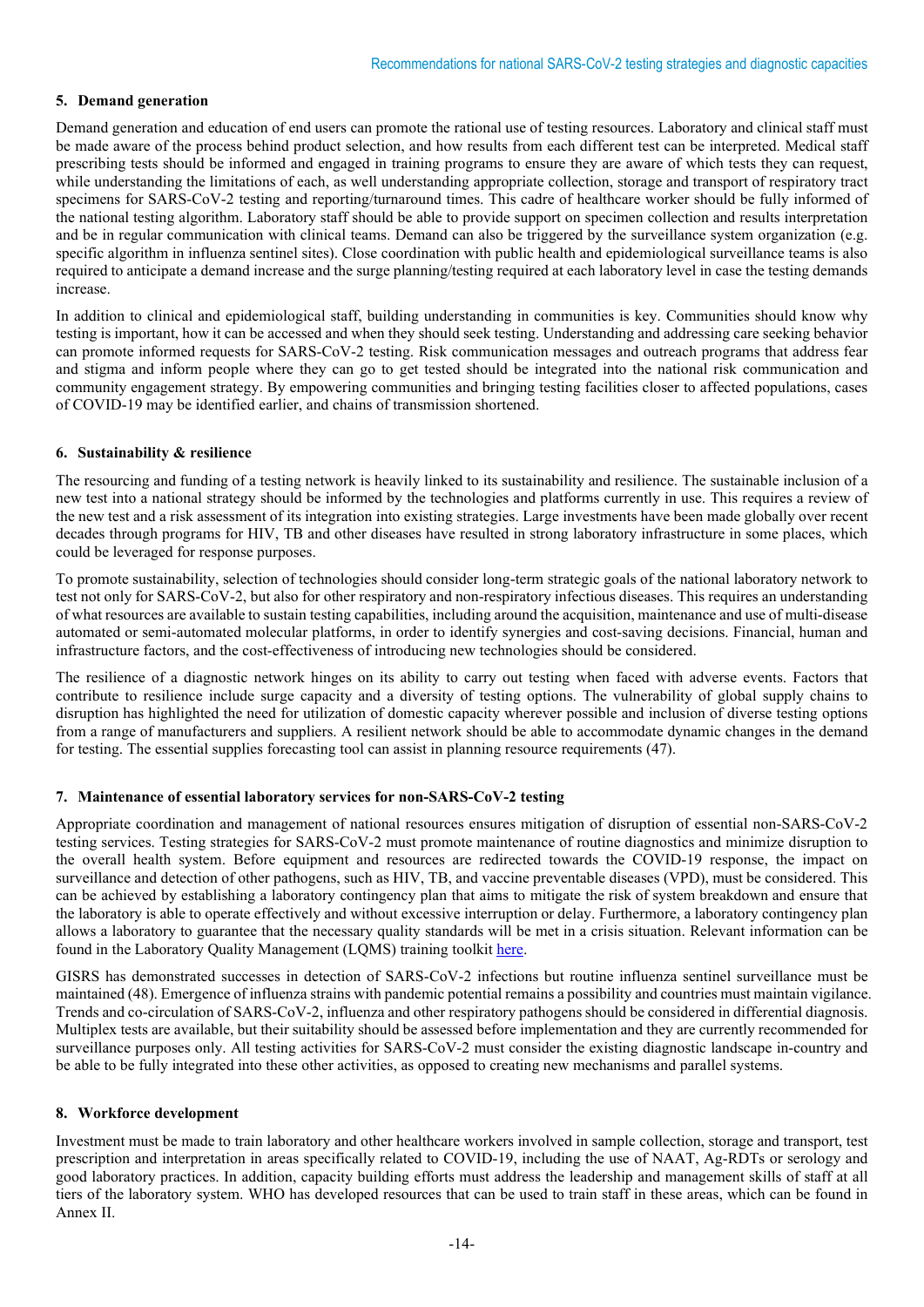Continuous monitoring, supervision, mentoring and continuing professional development must be ensured once staff have been trained, as well as efforts to ensure retention of skilled staff within the network both during and after the COVID-19 pandemic.

In some circumstances, it may be necessary to train new laboratory staff in order to address demands for SARS-CoV-2 testing or relocate staff to support newly assigned test sites. Using existing laboratory capacity of other public health programs is recommended to leverage human resources and infrastructure, while ensuring provision of essential diagnostic services.

#### **9. Data collection & management**

Appropriate collection, management and reporting of data facilitates evidence-based decision making. Development and implementation of data management systems must be fully integrated in the response to facilitate timely analysis of data and production and sharing of reports. Segregated data management is important and results of different types of test used should be recorded and reported separately, such as rRT-PCR or Ag-RDT, as well as the specific criteria included in the testing strategy or case definition. Results from sentinel sites should be analyzed separately to those from diagnostic facilities. Communication channels and reporting pathways should be defined for data. A clear system is required for patient information flow and protection, describing clearly which data are shared with which responsible persons, aligned with requirements of national ethics. COVID-19 is a notifiable disease, therefore results of SARS-CoV-2 testing should be reported directly to relevant health authorities.

In addition, the link between data generated through the laboratory network with surveillance and risk assessment across the country must be ensured and strengthened. Laboratory results can rapidly inform and are crucial to the decision making and implementation of public health countermeasures.

## **10. Laboratory standards**

Quality and safety are vital for test accuracy and international acceptance of results and must be maintained across all testing sites and must be carefully considered in parallel to the subnational expansion and dispersion of testing. Minimum quality and safety standards should be defined by the national health authority for each level of the laboratory system and for any testing conducted at point-of-care. There are interrelated core components of the laboratory system, covering laboratory quality management, information management, regulation, maintenance of infrastructure and equipment, human resources and biosafety, and should be coordinated by a single focal point, such as a national laboratory coordinating unit or equivalent, as mentioned above under governance and organization. These are essential cross cutting items to be addressed when establishing or expanding the diagnostics network for SARS-CoV-2 or other pathogens.

The health authorities should determine the level of compliance to these standards to license or authorize testing sites. Some laboratories performing NAAT may have received accreditation to international standards, such as ISO 15189, ISO 17025. Many countries already have minimal quality standards or licensing criteria in place and these regulations should be considered, updated if needed and respected by any authorized new testing sites for SARS-CoV-2. Compliance with these standards can be monitored by various means such as on-site supervision or inspection, and/or participation in external quality assessment (EQA) schemes. WHO recommends national and subnational laboratories performing NAAT for SARS-CoV-2 should enrol in an EQA scheme. WHO Country and Regional Offices can facilitate enrollment in a WHO supported scheme for SARS-CoV-2 detection using NAAT where such schemes exist.